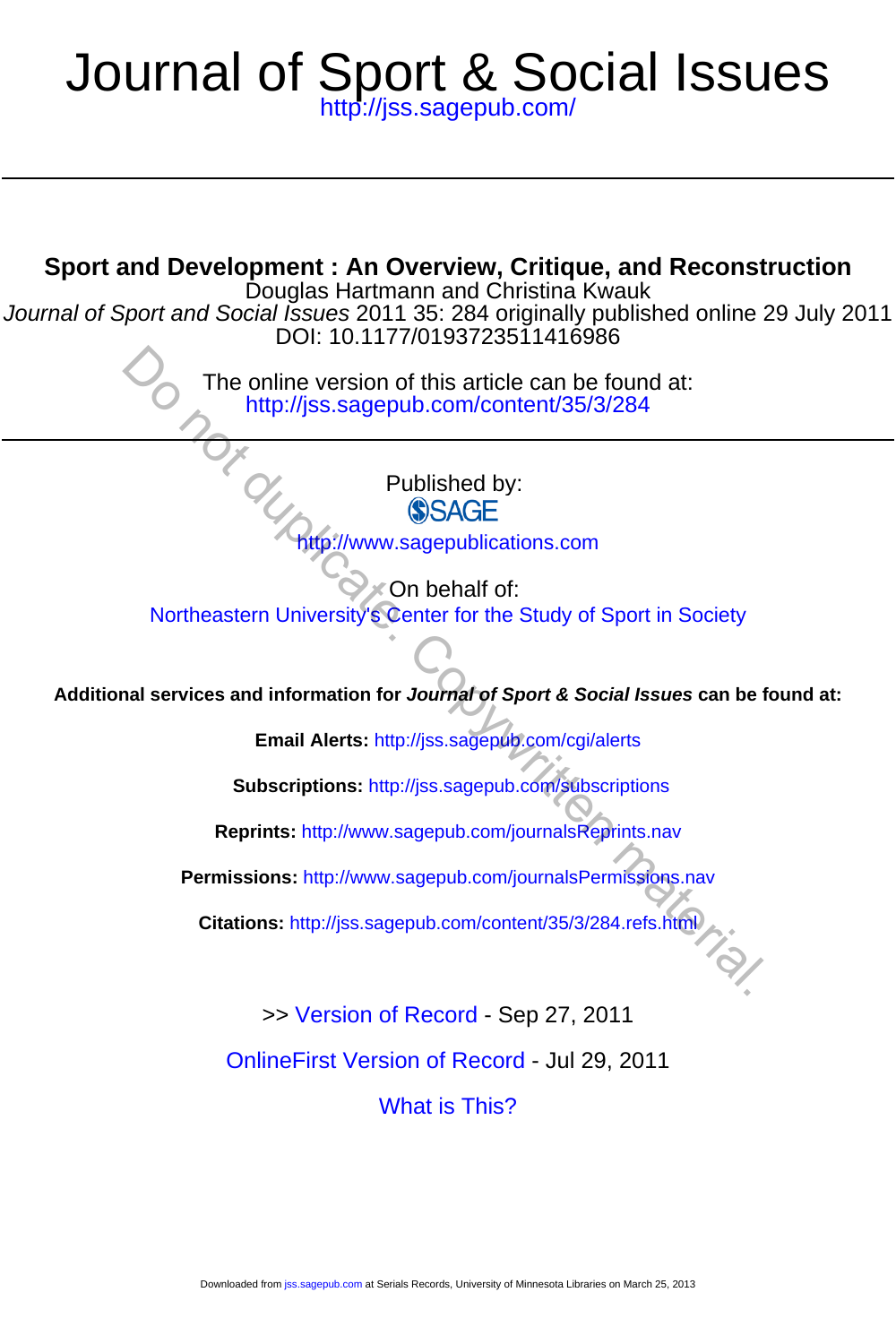# **Sport and Development: An Overview, Critique, and Reconstruction**

Journal of Sport and Social Issues 35(3) 284–305 © 2011 SAGE Publications Reprints and permission: sagepub.com/journalsPermissions.nav DOI: 10.1177/0193723511416986 http://jss.sagepub.com



## $\bm{\mathsf{Douglas\text{ }Hartmann}^{\text{!}}}$  and Christina Kwauk<sup>l</sup>

#### **Abstract**

"Development" has become both a watchword and a fascination in sporting circles worldwide. Yet sport officials, policy makers, and advocates often have relatively unsophisticated understandings of development and the role of sport therein. This can result in programs and initiatives that are unfocused, ineffective, or even counterproductive. Drawing on critical theory and informed by our own research on sport-based social programs, the authors attempt to impart clarity by distinguishing two different approaches to sport and development: a *dominant vision*, in which sport essentially reproduces established social relations, and an *interventionist approach*, in which sport is intended to contribute to more fundamental change and transformation. The authors develop a critique of the former and elaborate on the latter, focusing on normative visions of the social status quo and the role of sport as an educational tool for otherwise disempowered, marginalized young people. The overarching objective is to show that practitioners interested in using sport for development however defined must recognize these theoretical issues and create appropriate programming if their<br>intended outcomes are to be achieved. intended outcomes are to be achieved. **Example 10**<br> **Example 10**<br> **Example 10**<br> **Example 10**<br> **Example 10**<br> **Example 10**<br> **Example 10**<br> **Example 10**<br> **Example 10**<br> **Example 10**<br> **Example 10**<br> **Example 10**<br> **Example 10**<br> **Example 10**<br> **Example 10**<br> **Example 10** 

#### **Keywords**

development, theory, education, sport

Since the United Nations' (2003) adoption of Resolution 58/5, sport has been a prominent and increasingly powerful tool for development in the international community.<sup>1</sup> As we write, 295 organizations worldwide have officially registered with the International Platform on Sport for Development and Peace (sportanddev.org 2011)—nearly

University of Minnesota, Minneapolis

**Corresponding Author:** Douglas Hartmann, Professor and Associate Chair, Department of Sociology, University of Minnesota, Minneapolis, MN 55117 Email: hartm021@umn.edu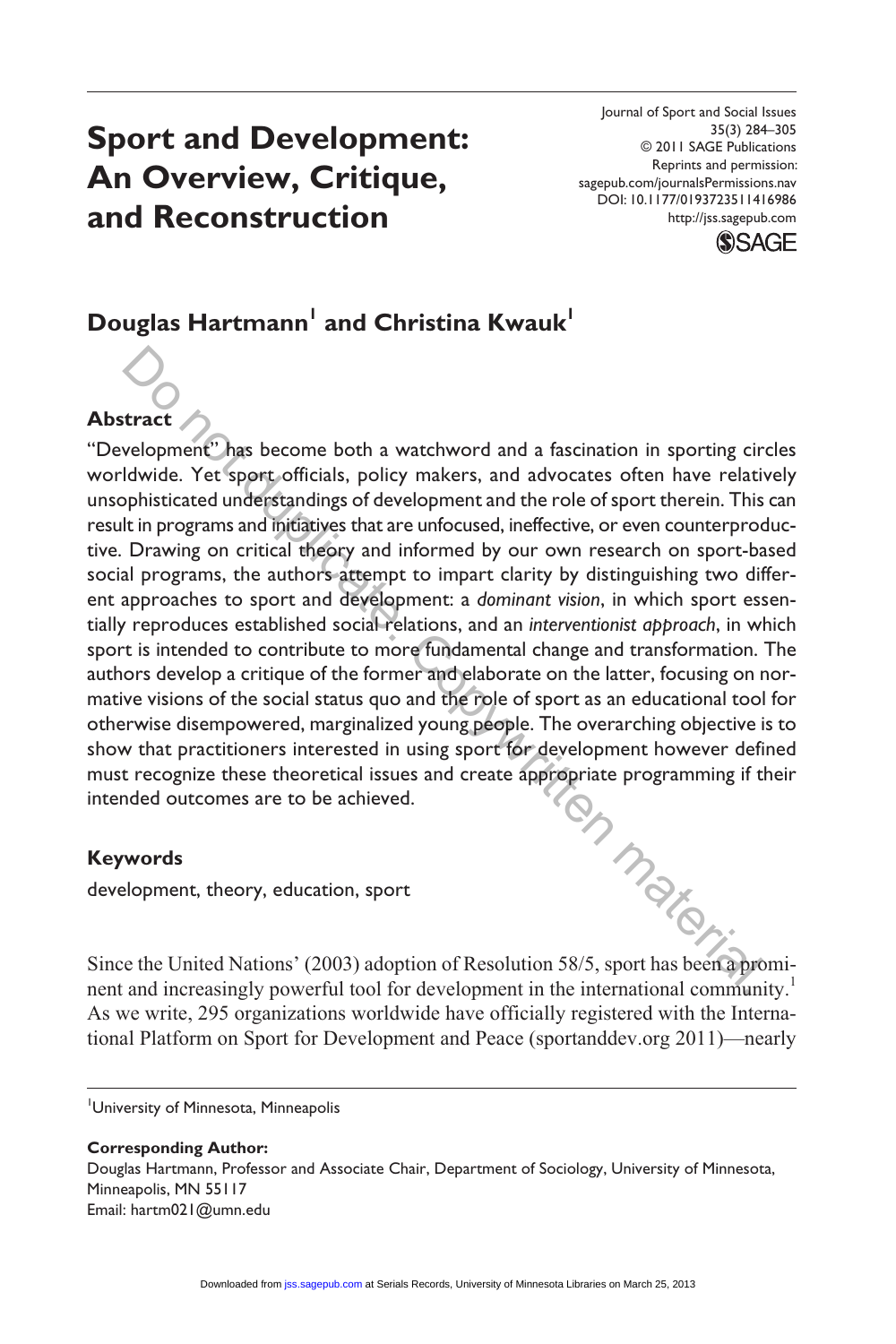double the organizations registered in 2008 (Kidd, 2008).<sup>2</sup> These organizations include multilateral institutions like the United Nations Office of Sport for Development and Peace (UNOSDP) and the United Nations Children's Fund (UNICEF); international nongovernmental organizations like CARE International and Right to Play; governmental bodies like the Australian Sports Commission and UK Sport; international corporations like Nike; local, grassroots organizations like the CAN Fútbol Foundation in Honduras; and even academic institutions like the University of Toronto and the Interdisciplinary Centre of Excellence for Sports Science and Development at the University of the Western Cape (sportanddev.org 2011).

This international movement around sport and development builds upon and is often connected with other efforts to use sport for the purposes of social intervention, crime prevention, and risk reduction (Coalter, 2010; Guest, 2009; Kidd, 2008; Levermore, 2008). These, too, play off of long-standing beliefs about the power and prosocial character of sport (for extended discussions, see Giulianotti, 2004; Guest, 2005; Hartmann, 2003, 2011, in press; Pitter & Andrews, 1997; Witt & Crompton, 1997). Many of these themes are echoed in the United Nations' explanation of and justification for this emerging emphasis:

The world of sport presents a natural partnership for the United Nations system. By its very nature sport is about participation. It is about inclusion and citizenship. Sport brings individuals and communities together, highlighting commonalities and bridging cultural or ethnic divides. Sport provides a forum to learn skills such as discipline, confidence, and leadership and teaches core principles such as tolerance, cooperation, and respect. Sport teaches the value of effort and how to manage victory as well as defeat. When these positive aspects of sport are emphasized, sport becomes a powerful vehicle through which the United Nations can work towards achieving its goals (United Nations Inter-Agency Task Force on Sport for Development and Peace, 2003, p. i). This international movement around spectral development builds upon a<br>This international movement around sport and development builds upon a<br>en connected with other efforts to use sport for the purposes of social interver

With great optimism, sport is believed to hold the potential to address all eight of the UN's Millennium Development Goals, a set of "internationally agreed upon" goals that range from eradicating extreme poverty to achieving environmental sustainability and universal education by the year 2015 (Beutler, 2008; Sport for Development and Peace International Working Group [SDPIWG], 2008).<sup>3</sup>

While the international community now consistently markets sport as an effective development tool, however, not a great deal has been done to conceptualize, organize, and structure the whole sport and development field (Coalter, 2006). The wide array of practices and implementation strategies that have emerged are not all consistent or compatible (see, for example, Sport in Action, 2004; Swiss Academy for Development, 2010), and there is very little research on which programs work (if they work at all), much less an understanding of the mechanisms by which sport would foster development. With little more than anecdotal evidence, beliefs about the impact of sport in development are driven mainly by heartfelt narratives, evocative images, and quotable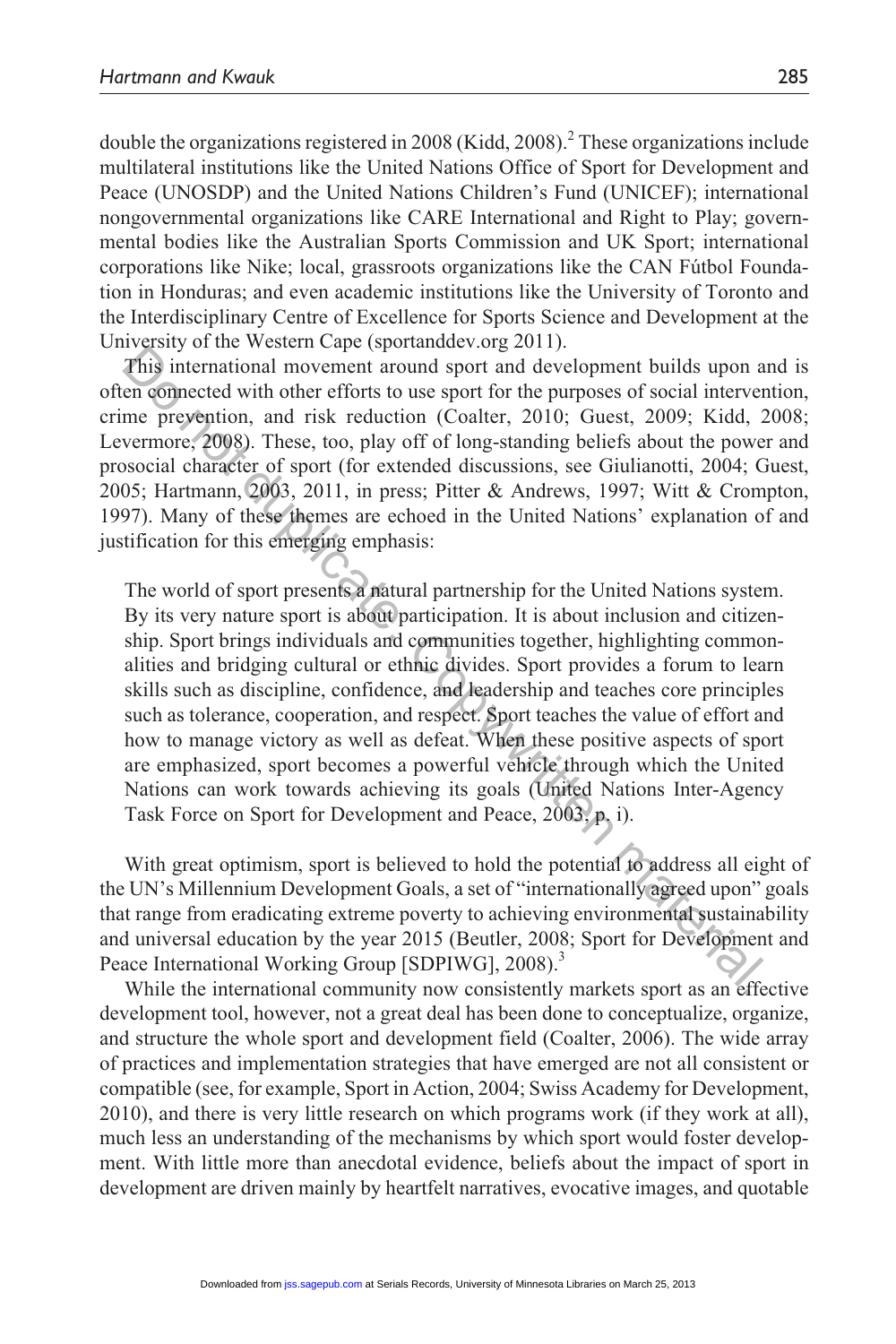sound bites of individual and community transformation, packaged and delivered more often than not by those running the programs.<sup>4</sup> Furthermore, as these programs confront scarce resources and funding, there is a very real risk of "mission drift" as programs must let slip their social intervention components to focus on simply justifying their sport programs to maintain a consistent participation base (Coalter, 2010; Hartmann & Wheelock, 2002; Kidd, 2008). As a result of all this, we are concerned that sport-based development programs are often not as focused and effective as they could be. Even worse, we believe some of these well-intended initiatives may be not be serving the ends toward which they are directed, or are even having counterproductive results.

One of the first and most basic challenges of the whole sport and development field has to do with the conception of development itself. "Development" is one of those generally appealing but deeply complicated and poly-vocal terms that resonates in scholarly circles and popular audiences. The problem is that it means many things to many people (see, for example, Black, 2010; Cooper & Packard, 1997; Crewe & Harrison, 1998; Escobar, 1995; Holt & Sehn, 2008; J. Sachs, 2005).

In different contexts, development can refer to something as philosophical as the progress of humankind or as practical as the social engineering of emerging nations (Esteva, 1992; McMichael, 2004). It can be conceptualized and applied at a very personal, individual level where it is often tied with fairly rigid, normative conceptions of socialization and growth through different life stages or milestones toward a more complete (and desirable) form (see, for example, Perkins, Madsen, & Wechsler, n.d.). This individualist orientation is often reappropriated within a discourse of human capabilities and freedoms as well as within the politics of citizenship and identity (see, for example, Foster, 2006; Sen, 1999; Sharma, 2008). Development also has a broader, more systematic set of meanings and applications that emerged out of the economic growth models of earlier generations of international policy makers. In this context, development can be both a universal (economic) blueprint of social change and a neoliberal (some would argue neocolonial) "method of rule" (McMichael, 2004, p. 31). A series of paradigmatic shifts since the 1960s and 1970s has broadened system-level development discourse even further to include buzzwords like poverty alleviation, local empowerment, and human rights; in the process, development has become synonymous in many contexts with helping the world's poor, transforming conditions of inequality, and engendering social, political, economic, and material change through education (see Finnemore, 1997; Peet, 1999; W. Sachs, 1992). Figure and most basis challenges of the whole spotterial results.<br>
The digit and most basic challenges of the whole sport and development<br>
has to de with the conception of development iself. "Development" is one<br>
e genera

We believe that the multiplicity and ambiguity around conceptions of development presents one of the most important initial challenges for understanding and theorizing the sport and development field. Too often, different conceptions of development have led to misunderstanding of and miscommunications about sport-based initiatives and applications as well as inconsistently and inappropriately applied programming strategies. Our goal in this article is to impart some clarity on sport-based development by offering a conceptual overview. We distinguish between two different, ideal types that appear in the field: a dominant vision, in which sport essentially functions to maintain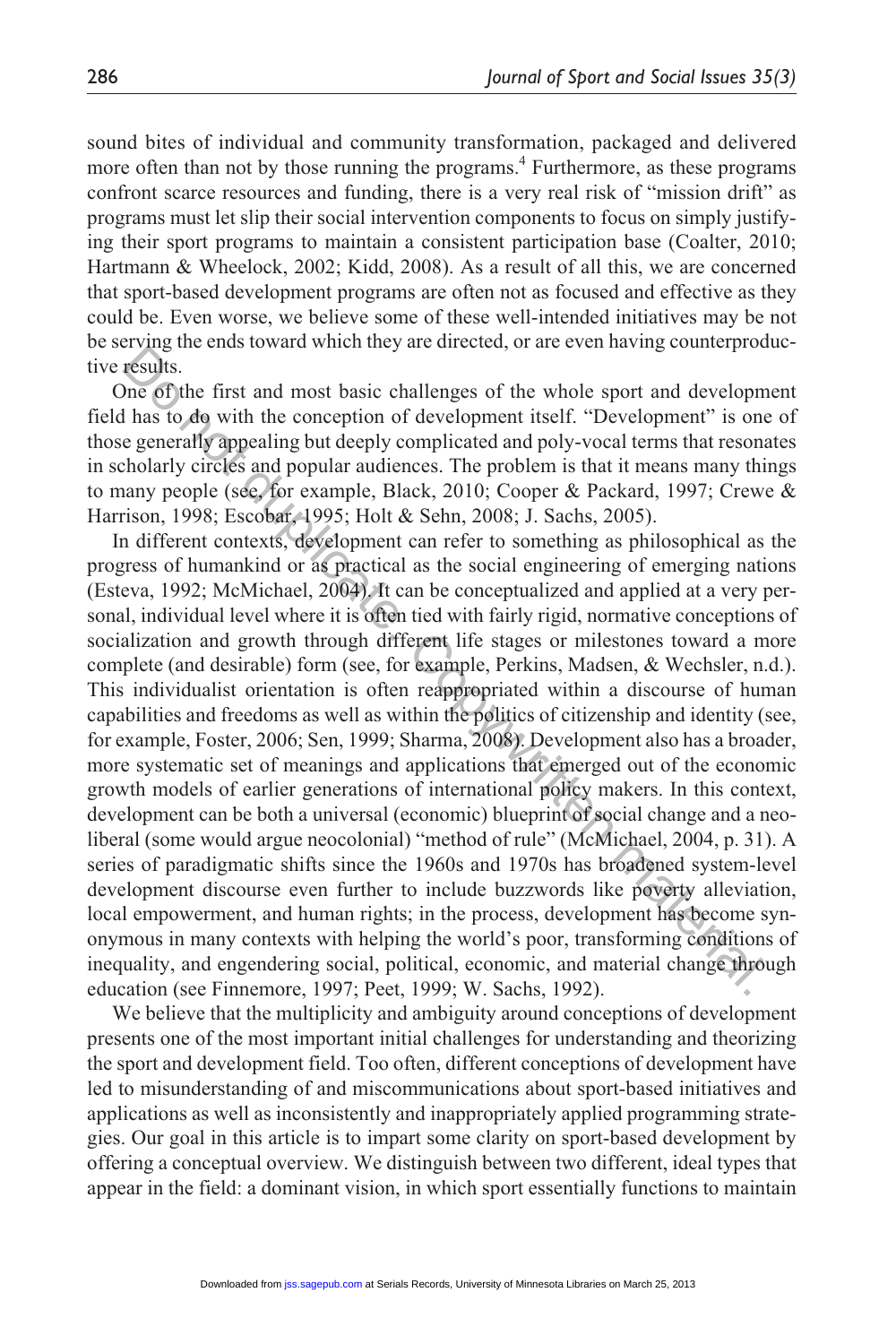and reproduce established social relations, and a more radical interventionist approach, in which sport is intended to contribute to fundamental changes and transformations in social life.

This theoretical overview and critique is informed by three main sources or sets of material. The first is the critical theoretical literature in sport and social intervention (Coalter, 2010; Darnell, 2007, 2010a, 2010b; Giulianotti, 2004; Guest, 2009; Kidd, 2008; Levermore, 2008). The second is our own empirical research on sport-based education and intervention programs—in particular, Hartmann's work on sportsbased social intervention (Hartmann, 2003, 2008) and the risk reduction programs known as midnight basketball (Hartman, 2001, 2011, in press), and Kwauk's ongoing ethnographic study of sport, health, and international development in the Pacific Islands. Though not referenced extensively in this article, our experiences in these research projects have provided a lens onto and concrete illustrations for the description, analysis, and retheorization presented here. Our final and perhaps most innovative contribution involves the literature on education and critical pedagogy. This body of work is invaluable to the critique and reconstruction offered here because we see education as a crucial, underlying, and insufficiently appreciated aspect of virtually all of the various visions of sport and development in the contemporary world.

## **The Dominant Approach**

In dominant, generally un–self-conscious conceptions, sport is believed to be an effective tool of development because involvement in sport is understood to confer life skills (such as self-esteem, self-confidence, and self-discipline), social knowledge and values, and leadership qualities that individuals need to participate successfully in modern social life (Darnell, 2010a; Kay & Bradbury, 2009). Much of this is believed to happen naturally or organically through the competition, respect for the rules, and dedication to a physical craft all believed to be inherent in modern sport. But education and a pedagogical vision are obviously crucial here as well since the qualities, skills, and knowledge necessary for athletic competition all require focused attention and deliberate cultivation through socialization among young people not necessarily inclined toward them. Indeed, the achievement of self-development objectives through a "physical" education<sup>5</sup> is believed to positively and uniquely enable the development of productive selves and communities. Social intervention (trainining 1905, 2009) and are that reaction program<br>
Social in fight basketball (Hartman, 2001, 2011, in press), and Kwauk's ony<br>
mographic study of sport, health, and international development in the

This approach plays off of long-standing, idealized beliefs in sport as a powerful, prosocial force for character building and self-discipline (see, for example, Dovey, 1993; Right to Play, 2008; UNICEF, 2004). These developmental ideals were revalorized and accentuated in the late 20th century with the emergence of neoliberal ideologies and visions of social life (Rose, 1999; see also Heywood, 2007), especially those reemphasizing individualism, competition, and free enterprise in the political milieu of Western societies. Admiration of societies that emphasized the socialized provision of public services, including recreational sport programs, was preempted by a focus on those driven by market- and consumer-oriented politics (Harvey, 2005). The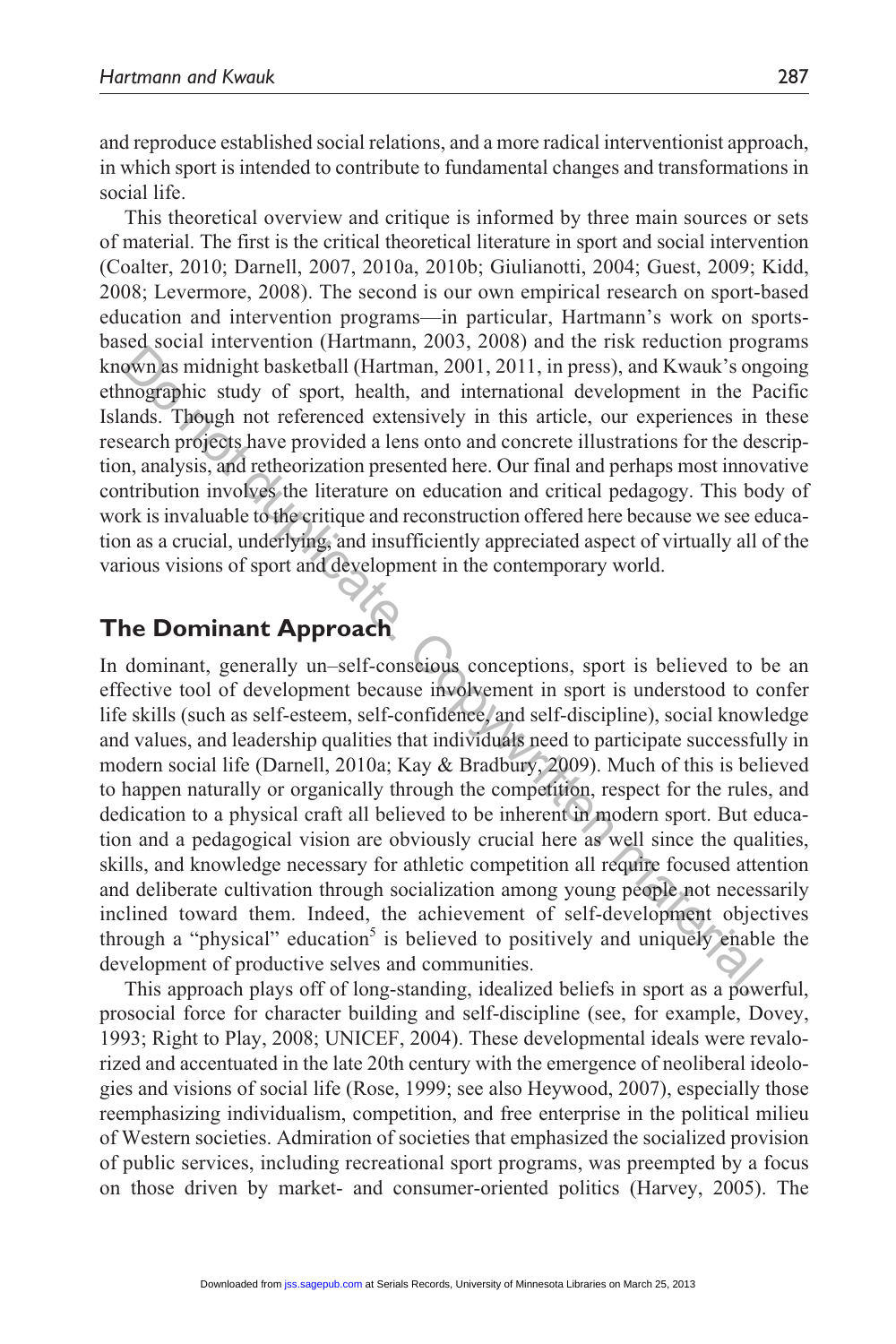relationships between the state and the individual became less those in which a socially minded government provided for the welfare of its citizens to one in which citizens were expected to actively self-govern and self-regulate through moral prudence and responsibility (Rose, 2000). Meanwhile, states limited their role in the public sphere to ensure the unfettered operation of free markets. Services became increasingly privatized, and a small number of publicly funded programs were left to fill the void of social welfare. In neoliberal imaginings, sport thus becomes the perfect space for young people to be socialized and refashioned into mature subjects and productive citizens.

These processes of individual socialization and development are seen as especially important for young people somehow lacking in the basic resources and social supports otherwise available to most. Indeed, sport-based development programs are often targeted specifically to such "at-risk" communities and populations. Here, it is probably not too much of a stretch to argue that there are actually two different tracks or tiers of socialization and social service provision in the neoliberal youth sports realm—one oriented to the majority of mainstream, middle-class youth, the other targeted to populations that are (or at least are perceived to be) more impoverished and disempowered. Even more important for the purposes of this article is that most development-oriented programs focus on social intervention and risk prevention among these otherwise disempowered youth. Targeting marginalized young people in both domestic and international locales, sport-based intervention programs resemble experimental social policies aimed at governing the "conduct of conduct" of "unskilled" youth by equipping them with the tools for self-improvement and selfmanagement (Coakley, 2002; Darnell, 2010b). This "new brand of popular social welfare" (p. 90) has become what Robert Pitter and David Andrews (1997) called the "social problems industry," organized minimally by the state and operated primarily by philanthropic, nongovernmental agencies, organizations, and initiatives. Less processes of individual socialization and development are seen as especientant for young people somehow lacking in the basic resources and social at otherwise available to most. Indeed, sport-based development program

In this system, sport is not only posited as an intelligible tool for normative, reproductive development but also believed to function as a mechanism for educating and recalibrating underprivileged or deviant individuals into "upstanding" citizens (Darnell, 2007). Development in this context is, to put it even more strongly, about the discipline, socialization, and social direction of otherwise problematic populations. And this logic of development as risk reduction extends to entire communities. That is, the community becomes a secondary object to be modified. Specifically, sport enthusiasts justify development initiatives on the grounds that they generate muchneeded social capital for disaffected groups. By bridging and bonding communities, sport creates access to resources, information, social networks, and economic opportunity from which marginalized individuals were once estranged (Blackshaw & Long, 2005; Spaaij, 2009a, 2009b). In creating these networks, sport-based interventions are thought to do more than just grant a space to play—now they engender the "right" environment for individuals to lift themselves (and eventually) their communities out of their otherwise challenging and marginalized circumstances. Much like the ethics driving neoliberal development, sport is assumed to level the playing field by giving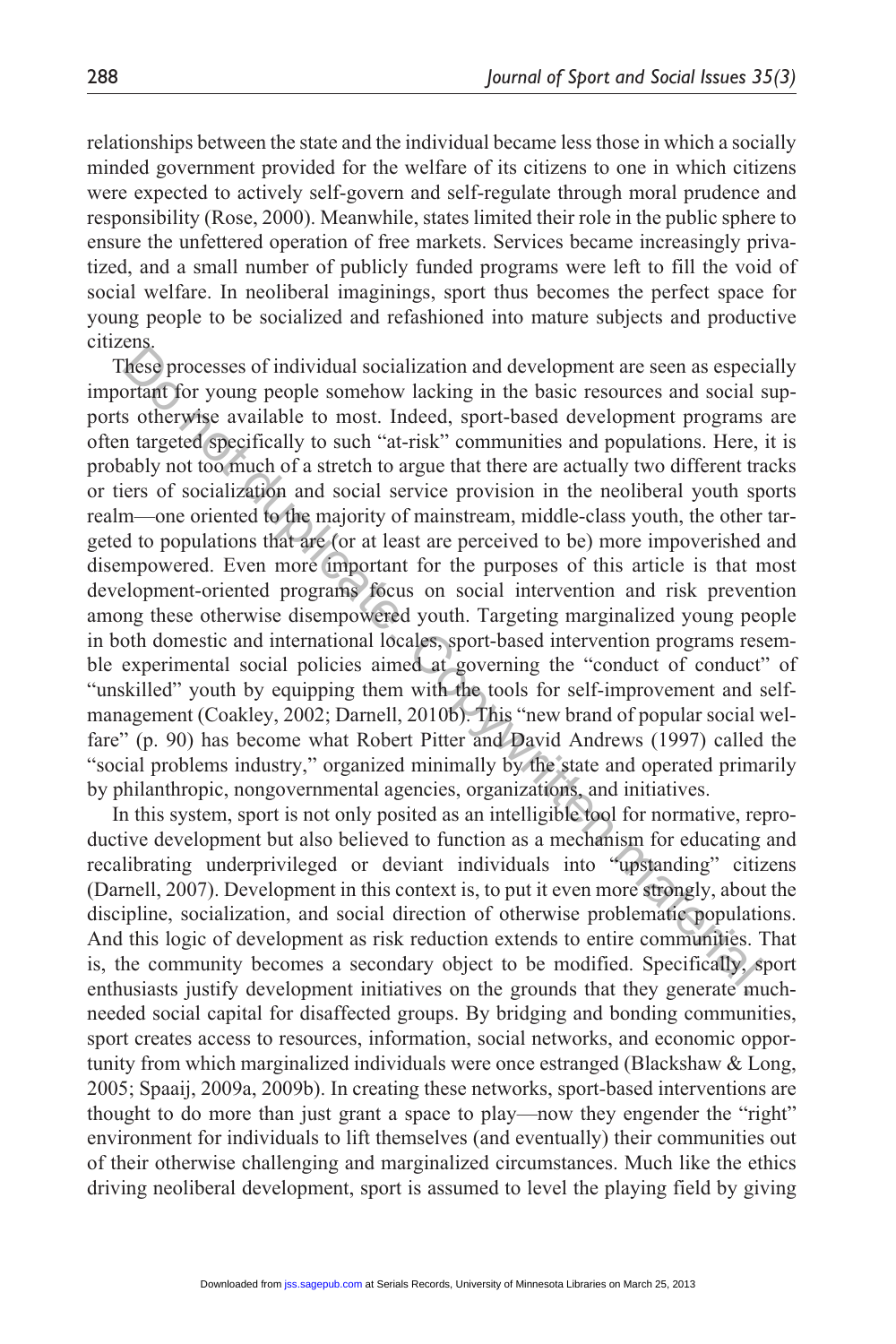individuals and communities a fair chance at looking and behaving like those in more affluent (and "developed") settings.

### **Characteristics and Critiques**

There are two particular aspects of this dominant, ideal-typical vision of development and sport that we want to highlight and discuss. One has to do with the presumptive role of sport in development implementation and practice; the other involves the normative vision of social life, social change, and the status quo embedded in this dominant vision.

## *The Role of Sport*

The implementation and practice point begins from the observation that many sportbased development initiatives and proposals have extremely idealized beliefs about sport's positive, prosocial force. In a nutshell, they assume that simply having a sport program or initiative of some kind will automatically and inevitably serve the development goals of socialization, education, and intervention. Nothing, in our view, could be further from the truth. Sport is a powerful social force, but it is not necessarily a positive, prosocial one. Indeed, there are numerous instances in the literature and in social practice where sport programming can be ineffective, counterproductive, or even misused. "By itself," as Jay Coakley has summarized, "the act of playing a sport leads to no regularly identifiable pattern of development or developmental outcomes. Instead, developmental outcomes are related to and dependent on combinations of factors" (Coakley, in press, pp. 4-5). **EVALUAT:**<br> **EVALUAT:**<br> **EVALUAT:**<br> **EVALUAT:**<br> **EVALUAT:**<br> **EVALUAT:**<br> **EVALUAT:**<br> **EVALUAT:**<br> **EVALUAT:**<br> **EVALUAT:**<br> **EVALUAT:**<br> **EVALUAT:**<br> **EVALUAT:**<br> **EVALUAT:**<br> **EVALUAT:**<br> **EVALUAT:**<br> **EVALUAT:**<br> **EVALUAT:**<br> **EVAL** 

When it comes to development and social intervention, the power of sport is better understood as what John MacAloon (1995; see also Brownell, 1995) has called an "empty form," that is, "like any other tool, technology, or social practice whose meaning, use, and impact is dependent on the ways in which it is employed on how and to what ends it is used" (Hartmann, 2003; see also Coakley, 2002). The extent to which positive, prosocial developmental outcomes are achieved in and through sport is contingent on many factors: the ends to which the sporting experience is organized and directed, the programming and interventions that are conducted in concert with sport, and the resources that are devoted to any such initiatives. If sport is to have a productive effect in development (and it can and often does), it is typically when sport programs are organized and structured in purposive, systematic ways to achieve them.

Based on research into sport-based crime prevention initiatives in the United States and the related work of other scholars (Black, 2010; Darnell, 2010a, 2010b; Giulianotti, 2011; Guest, 2009; Kidd, 2008; Levermore & Beacom, 2009a, 2009b), Hartmann has identified several key elements required for effective sport-based social intervention. One of the first and most basic is the recognition that sporting activities play a crucial role in outreach, recruitment, and retention of participants. Sport provides the "hook" that draws otherwise disconnected, marginalized young people into a program, and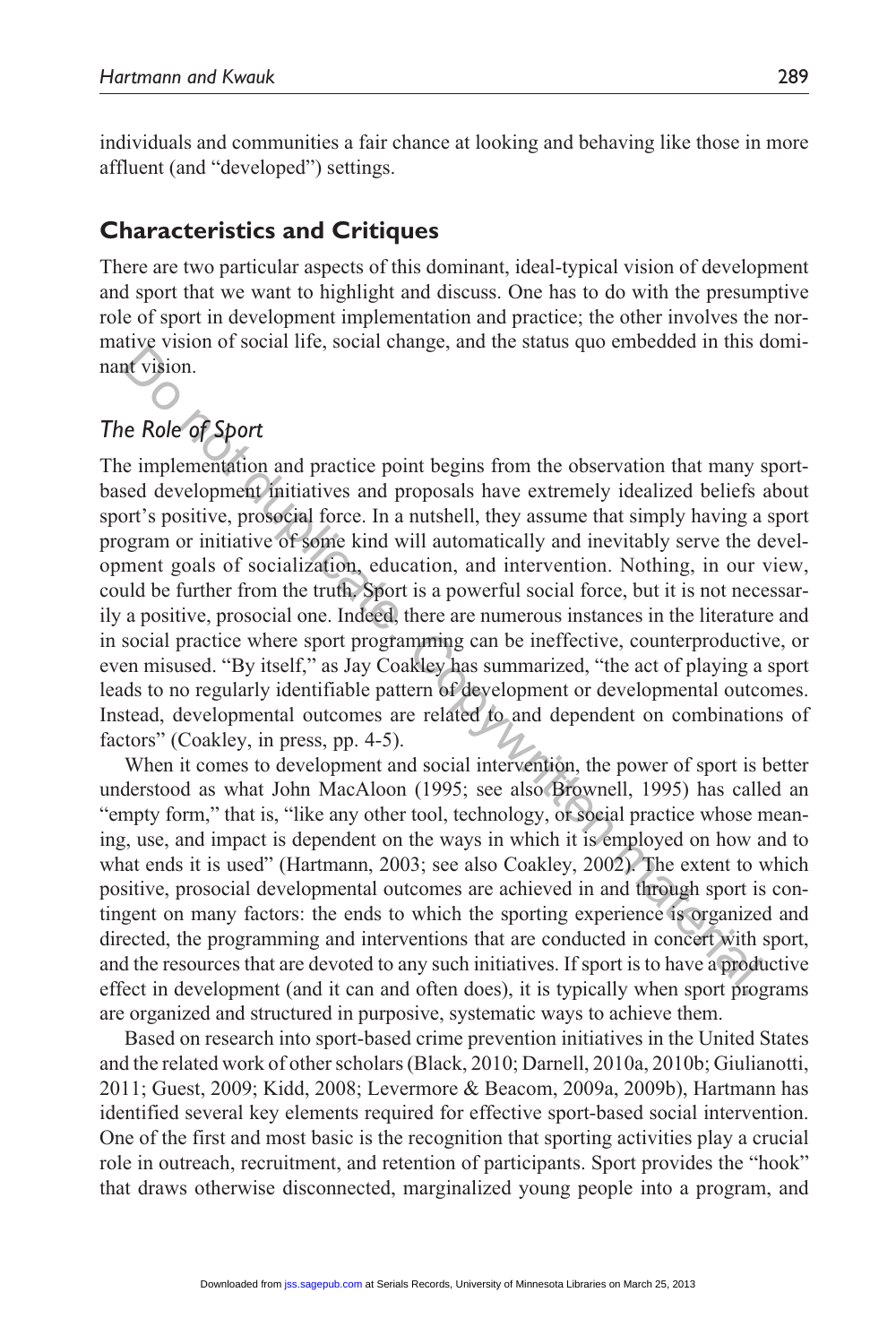then that gets them actively involved and invested in its activities taken as a whole. The importance of recruitment and retention is important for any social program, but it cannot be overemphasized for those aimed at development among otherwise marginalized, disaffected youth who can be difficult to locate much less engage. One of the reasons midnight basketball programs have proven so popular among urban policy makers is that they are one of the few crime prevention initiatives to successfully attract the target, at-risk population.

Outreach, however, is just the first step in any program. Hartmann goes on to insist that once participants are recruited, a successful sport-based intervention must be about much more than sport. In fact, "The success of any sport-based social interventionist program is largely determined by the strength of its non-sport components, what it does with young people once they are brought into the program through sport" (Hartmann, 2003, p. 134). Fred Coalter's (2009) conceptual framework of *sport plus* and *plus sport* helps us make sense of this point as well as where such programs can go awry. On one end of the spectrum are "sport plus" programs that "give primacy to the development of sustainable sports organizations, programs and development pathways" before going on to address broader social justice issues (p. 58). On the other end are "plus sport" programs that focus primarily on achieving nonsport objectives such as preventing youth crime, gender empowerment, or HIV/AIDS intervention while incorporating sport as a component of their programming. In reality, of course, many sport and development programs tend to lie somewhere in the middle, attempting to balance their sport and nonsport programming as program officers attempt to attract youth to their programs while simultaneously satisfy and appeal to funders in the corporate world and in the development world (see Coalter, 2010). But the key point, for the moment, is simply that to the extent that broader developmental ends can be expected to be achieved through sport, it is most likely to occur when we are talking about "plus sport" programming, that is, programming oriented and aimed not to sport development but to development through sport.<sup>6</sup> If development is to be accomplished, in other words, sport must be "part of a whole package of resources and social supports [which requires] a level of investment and intensive, day-to-day involvement far beyond that of most sport-based intervention programs" (Hartmann, 2011). In a sense, then, sport-based development workers have a double-burden: They must offer successful athletic activities as well operate sophisticated, self-conscious development programming. once particular and conseleration of the section in the section intervention in the traction in the traction in the proper bone than sport. In fact, "The success of any sport-based social interventive it does with young p

Coalter (2006; see also Coalter, 2010) elaborated on this double burden of sport and social intervention, calling to attention a distinction between necessary and sufficient conditions for development and social change. Put simply, participation in sport may be a useful mechanism for development, but it alone is not sufficient to engender social change. Rather, the nature, quality, and salience of the sporting experience, or more specifically of the educational experience within the sporting experience, is the more critical space in which development is achieved.

A final aspect of successful sport-based development and interventionist programs that Hartmann suggests is beginning to be understood and addressed by scholars is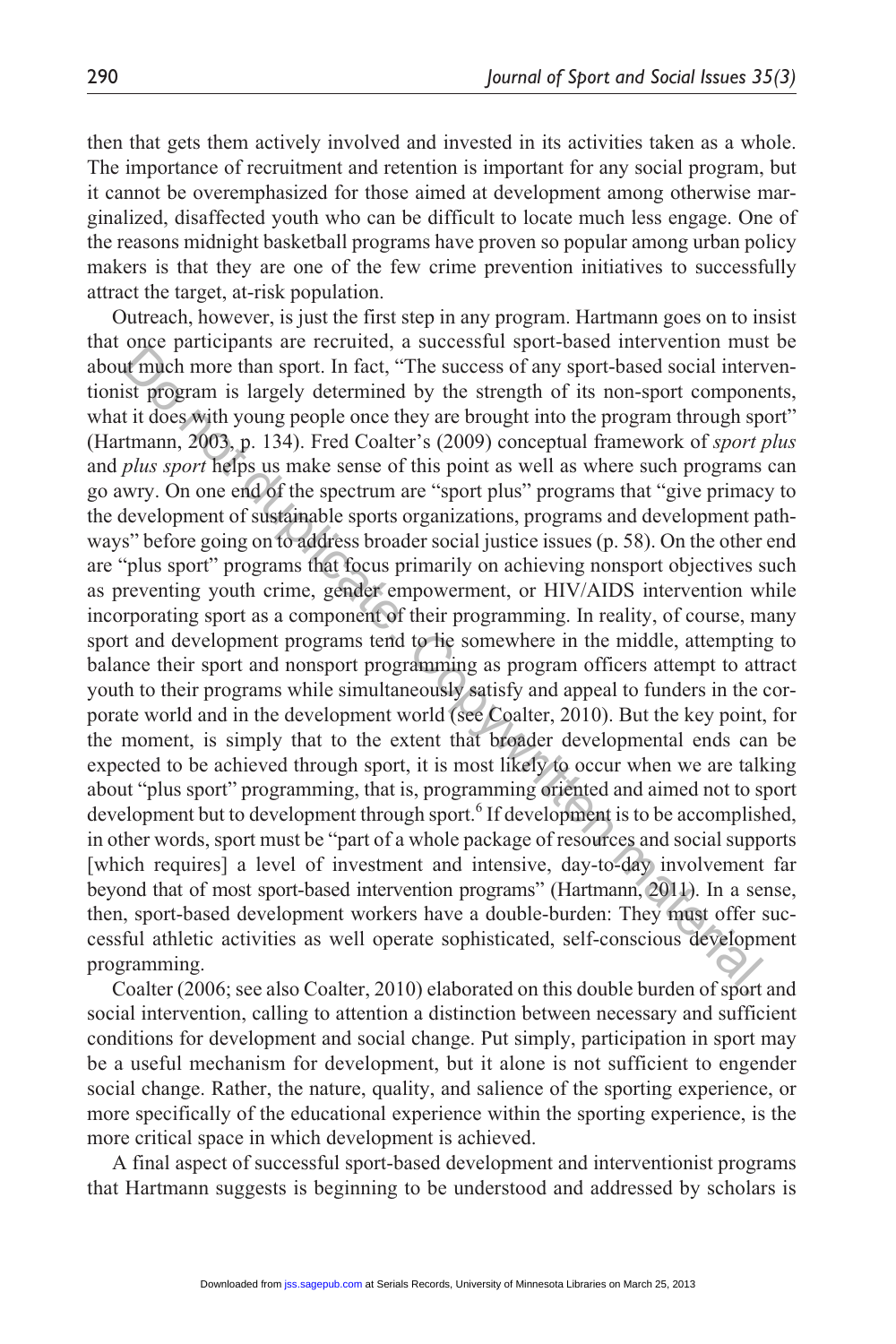their powerful symbolic role in disadvantaged communities and the broader public consciousness—the way in which such programs typically generate a good deal of public attention, much of which appears to be positive and affirming. This, too, can be a double-edged sword. On the one hand, the attention and publicity devoted to sportbased developmental initiatives can help build public support and legitimacy for the whole idea of development and a broader set of development-driven programs and initiatives. On the other hand, as marketing materials from organizations like "Right to Play" illustrate, sport-based social programming can reproduce troubling racial and gender (and other) stereotypes about cultural difference and social risk. The assumptions underlying such imagery often make it appear as if the challenges individuals from these "underdeveloped" communities face are their own doing rather than the result of the structural predicaments in which they find themselves (for a fuller treatment, see Hartmann, in press). Furthermore, the positive attention to sport-based initiatives can distract attention away from policy cutbacks and transformations at other systematic levels. This has often been the case for midnight basketball: These leagues are championed as new, innovative, and cost-effective initiatives precisely because of more fundamental cutbacks and reductions in other, related areas of social policy and practice—which brings us to the second, more substantive sociological critique of the dominant developmental vision in the sporting world.

#### *A Reproductive Vision*

Although proponents of sport-based development initiatives typically frame their objectives and outcomes as mutually beneficial for marginalized individuals and the society at large (see, for example, Kay & Bradbury, 2009; Spaaij, 2009b), the reality is that many sport-based "development" programs have been stifled by persistent inequalities and failed to bring about notable social change. But in many ways, this may be precisely the goal and intended function. For the dominant vision we have sketched here is not really about structural transformation and change. Rather, it is primarily about sport's ability to resocialize and recalibrate individual youth and young people that, in turn, serves to maintain power and hierarchy, cultural hegemony, and the institutionalization of poverty and privilege. It is, in other words, a fundamentally reproductive vision of development. mation and entired intertional method to the state of the state of the method of the method of the structural predicaments in which they find themselves (for a fuller that in the structure predicaments in which they find t

There are many different visions and variations of how sport-based intervention programs end up serving the interests of those already privileged and in power. In sport-based crime prevention initiatives, for example, Hartmann (2003, 2011) identifies a fairly soft, liberal version predicated on character building as well as a stronger, more disciplinary approach oriented toward social containment and control.<sup>7</sup> In her research in Sāmoa, Kwauk has seen how sport-based development programs serve to impose Western visions of health, education, and social development in Pacific Island communities. Their target groups in such programs are youth who need to be taught life skills and healthy living by a group of elite, often Western-trained athletes and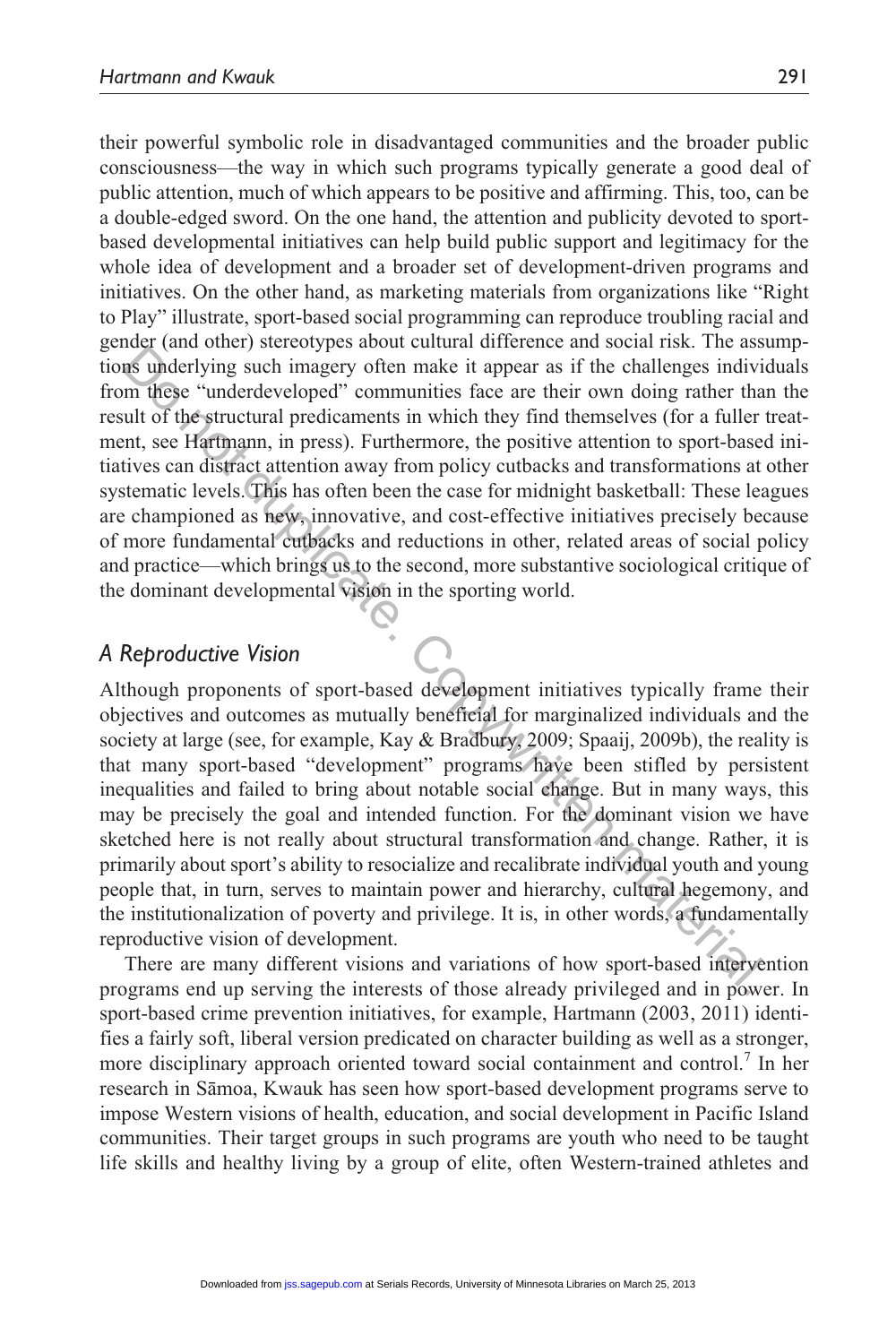coaches, and there is little indication that the relations of power and privilege mediating their encounter are critically examined.

What strikes us as particularly noteworthy about sport-based intervention and development programs like these (or the one featured in Kay  $&$  Bradbury, 2009) is the deliberate attempt by development workers to socialize youth *into* a predetermined world. These assumptions about proper behaviors, rules of engagement, and personal aspirations embedded within the intervention leave little room for youth to reciprocate and influence society with their own understandings. Education obviously plays a crucial, if often hidden, role in such reproduction-oriented sport and development programs.

The hidden curriculum behind the intervention (related to anticriminal behavior, HIV/AIDS awareness, lifetime fitness, etc.) is intended to be deposited into the minds or perhaps, in the case of sport, embodied and inscribed onto the "bodyminds" of youth by passionate volunteers, coaches, and development workers (Fahlberg  $\&$  Fahlberg, 1997).<sup>8</sup> Defrance (1995) explained that the struggle over what Bourdieu famously called *habitus*—what can be conceptualized as a way of being—is not just about competing over the ways one speaks or moves but also very much about one's "social vision of the world, of the relationships that individuals maintain with each other, [and] of the universe of bonds and shared beliefs" (p. 125). Indeed, the knowledge, experiences, and perceptions of those who have benefited from social hierarchy and market-based competition are privileged as the standard to which others must emulate. In short, the socialization or education of youth through sport is as much about recalibrating identities as it is about developing skills and values.<sup>9</sup> Example the case of spot states. The completed of the concept of the development propartion of the finden curriculum behind the intervention (related to anticriminal behaves a state of spot energy in the case of spot ener

More subtle and even insidious, the assumption that sport is all about "fair play" engenders an ethos of universal egalitarianism that can and often does serve to legitimate and rationalize the existing social order to both organizers and participants. In a seemingly meritorious, market-based system, after all, everyone has the same chance of success and social mobility so long as they have the right mindset and skills. The result of all of this is that the whole concept of development is depoliticized and serves to reinforce and reproduce the social status quo.

Darnell (2010b) has postulated that sport is popular in development circles for precisely its reproductive qualities. Given its history and ideology,  $^{10}$  sport is easily understood by the dominant class as a socially beneficial and culturally normative "character builder" and because the symbols, emotions, and dominant meanings of sport-based development "motivate individuals to transform life through sport-based processes of body management" that fall within lines of reproduction (p. 398). This bio-power of sport, what Foucault (1978) theorized as the control and influence of knowledge/ power over the trajectory of human life, is what makes the possibility for more radical vision of social change through sport dissipate.

This is the beginning point of a fairly fundamental critique. Rather than alter or redress the institutions and practices that can lead to youth disaffection, sport-based intervention in this dominant mode enables one class of citizens (oftentimes those running the program) to change the tastes and conduct of others (Darnell, 2010a; Guest, 2009). Echoing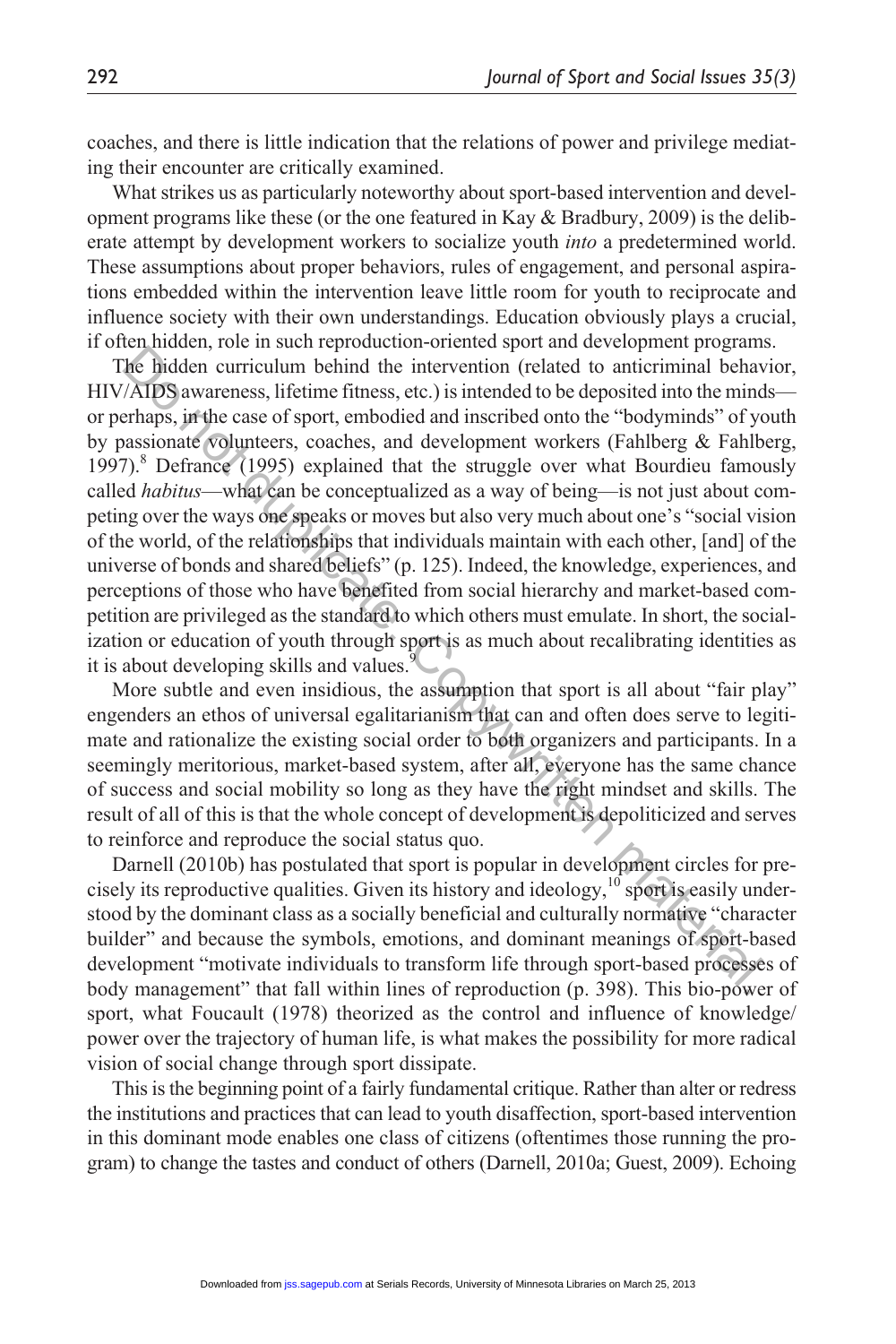Bourdieu's theorization of capital, Blackshaw and Long (2005) remind us "'the profits of membership' of civic associations and social networks are not available to everybody . . . [T]he point of all 'capitals'—not just social capital—is that they are resources to be exploited and it is their exclusivity in the battle for distinction that gives them their value" (p. 251). Blackshaw and Long's exposition of social capital discourse in leisure studies shows how dominant groups shape cultural practices like sport in such a way that they not only function to legitimize a system of meaning (and movement) that represents their own interest but also work to maintain and normalize extant structures that prevent the benefits of social connectedness from being experienced universally (see also Clément, 1995; Defrance, 1995; Fernández-Balboa, 1997). In this way, less powerful actors seeking to gain access to and acceptance in a world constructed and controlled by the dominant class must first adapt the "commonsense" behaviors, norms, and dispositions of that class while discarding, relinquishing, or hiding those of their own community (see Bourdieu, 1978, 1988). As others have noted, too, Blackshaw and Long saw socially marginalized or underprivileged youth (re)calibrated to fit into dominant society without opportunity to question how their transformations were happening (see also Coakley, 2001; Fernández-Balboa, 1997).

Without critically analyzing how identities are prescribed, knowledge is (re)produced, and relations of power are (re)enacted in the context of sport in development, deploying sport may actually extend Western cultural neocolonialism in the name of education and development.<sup>11</sup> The social effect of sport-based intervention then is not so much to emancipate the oppressed but to normalize the existing relations of subordination that protect the social space of the privileged by controlling the bodies (and thus the identities) of those who are different (see Sage, 1993). Thinking about youth development in these terms suggests an alternative critical approach to sport-based<br>development. development. Some prevent in counteral as some connected and a proper server between the consideration of the control of the dentication of the common same first adapt the "commonsene" behavior and dispositions of that class must firs

## **A More Critical Alternative**

According to Simon Darnell (2010a), a more truly progressive sport-based approach to development would "consider counter-hegemonic approaches to and *through* [sport for development] that would engage directly with the political economy and the relations of dominance that produce the need for development in the first place"  $(p, 71)$ . Such an approach would start from a critique of the existing social order and its attendant power relations and social inequalities. Education in this context would not be understood or intended to be a means for socializing otherwise deviant or marginalized, atrisk individuals into the mainstream social order; rather, it would take on a more radical social change emphasis, focusing more on the empowerment of otherwise marginalized, at-risk youth and young people through an understanding of the broader structures of power and privilege within which they are contained. Development would thus involve a much more radical vision of social change in which actors would be empowered to participate critically in the transformation of not only their own experiences in society but also of the world itself through a collective resistance against the hegemonic structures and relations of inequality that get reproduced through sport.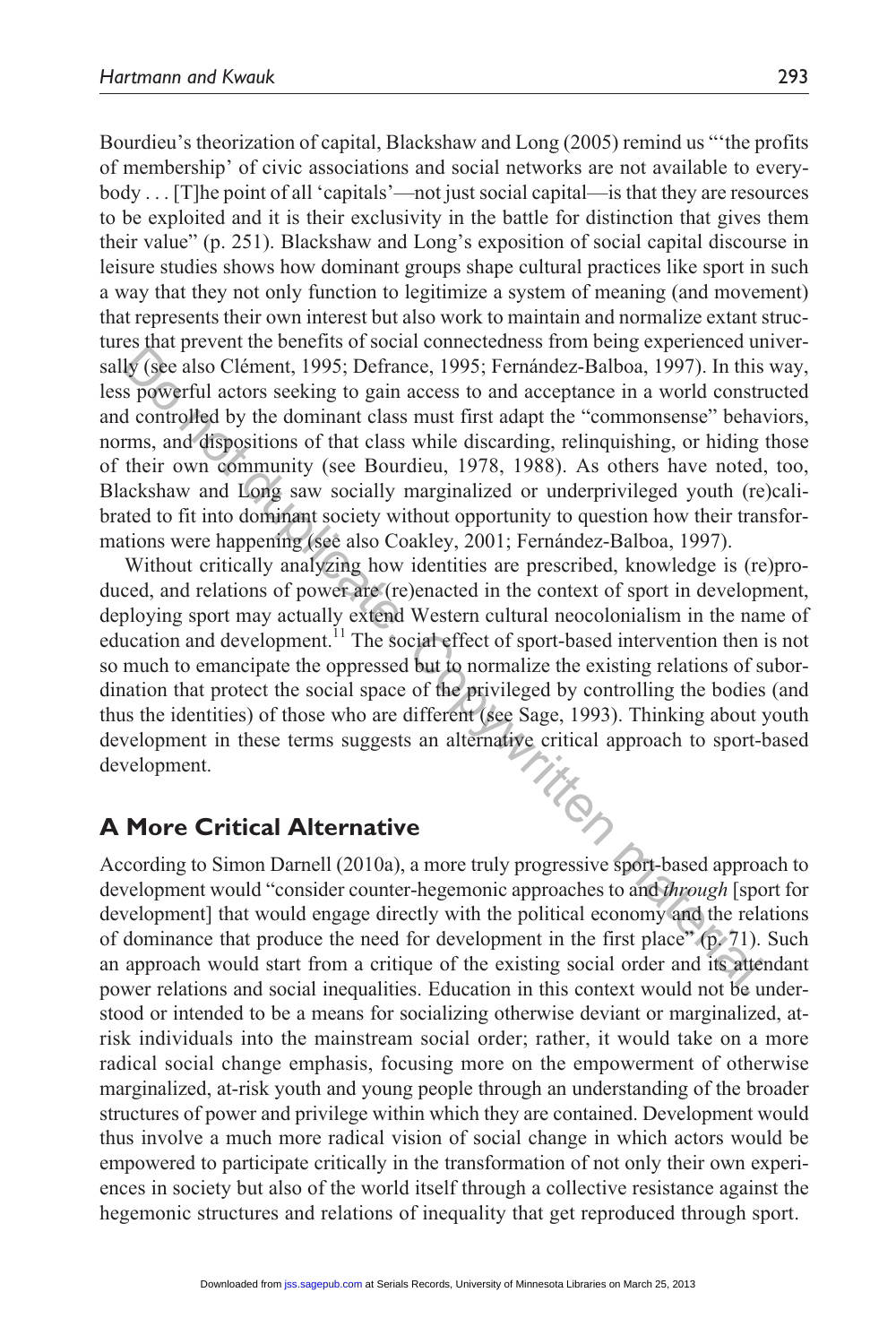This vision draws upon the radical alternatives to development championed by Latin American and Indian theorists, liberation political ecologists, and even developmental economists in the 1970s and 1990s (Freire, 1970/2008; Rahnema & Bawtree, 1997; W. Sachs, 1992; Sen, 1999). In response to the negative social, cultural, and environmental effects wrought by dominant development practice (and direct parallels to colonial visions), these scholars argued that the neoliberal vision of development is an ideology "born and refined in the North, mainly to meet the needs of the dominant powers in search of a more 'appropriate' tool for their economic and geopolitical expansion" (Rahnema, 1997, p. 379). As a result, mainstream development practices ignore local practices, local knowledge, the sociocultural and political-economic contexts as well as the needs and desires of communities themselves. Furthermore, the "underdeveloped" get positioned as incapable of governing, developing, liberating, or transforming themselves without technical assistance from experts, teachers, development practitioners, and policy makers from the North (Escobar, 1995; Rahnema, 1997). Instead of being generative, then, development is rendered destructive, spreading a homogenizing global imagination to all pockets of the world (Peet, 1999). Wary of this reproductive vision, these critical, anticolonial, and postdevelopment scholars argued for a radical vision of development that centers on processes of empowerment, emancipation, and liberation involving the full and active participation of those previously marginalized.<sup>12</sup> Development, in this sense, comes to be, not something that can be done *to* or *for* people, but a process that must be undertaken *with* others (Sharma, 2008). and the method in the state in the state of the present in the state of the state of the state of the state of the state of the state of the state of the state of the state of the state of the state of the state of the st

This radical shift involves more than simply restoring local control. It also requires that structures of human inequality, oppression, and exploitation be recognized, challenged, and actively transformed. Central to this transformative vision is an alternative vision of education that defies and resists conventional understandings of intervention. The work of Brazilian educator Paulo Freire (1970/2008) is crucial here, especially at its more micro levels of practice and application.

Freire argues that education must be viewed and practiced as *freedom*. "Freedom," here, is not the same as the neoliberal market-based freedom to participate in (or to consume) sport (Newman & Giardina, 2010; see also Harvey, 2005), nor is it simply referring to the right or the free will of an individual to reject indoctrination or to critically question the assumptions, myths, and relations of power in operation around him or her (Giroux, 2010; Suoranta, 2005). Rather, freedom is the persistent struggle and the "indispensible condition for the quest for human completion" (Freire, 1970/2008, p. 47). The goal of education, then, is to raise the awareness of individuals to existing structures and relations of oppression and, through a collective struggle over meaning, representation, and identity, enable them to decode and to act upon these realities (McLaren & Farahmandpur, 2005). Education as the practice of freedom is thus invested in the *conscientization*, the "authentic liberation," and the humanization of marginalized youth in which their experiences are legitimated and their critical praxis, their action and reflection, upon the world is directed toward transforming it (Freire, 1970/2008; hooks, 1994; Kincheloe, 2008).

Within this framework, education and social development take on new meaning and application. No longer defined by the skills and knowledge deposited into learners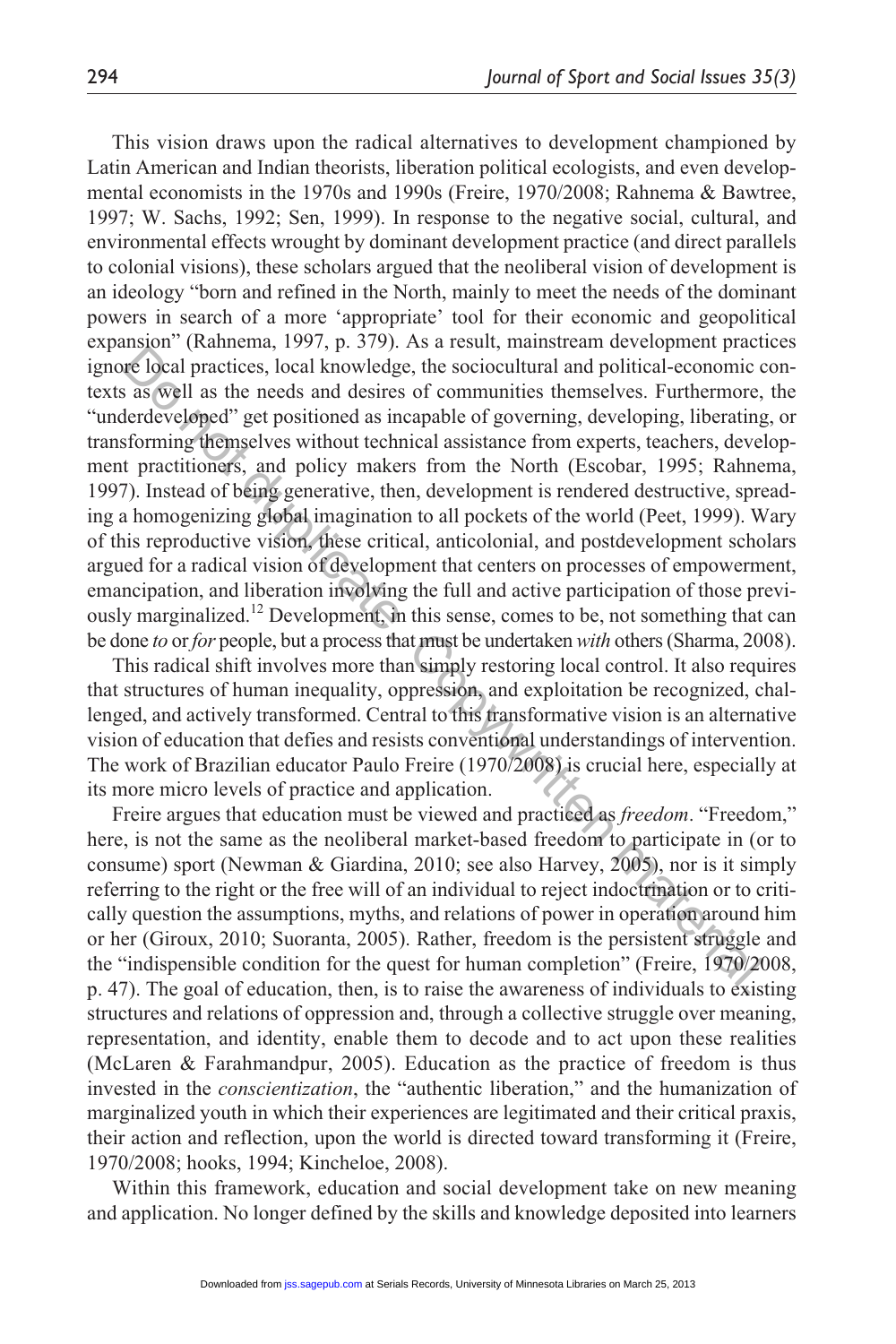by teachers, coaches, or social workers, true education (and by extension development) is defined by its emancipatory and liberatory capacity (Kincheloe, 2008). According to critical educator Donaldo Macedo, such education involves youth not only becoming knowledgeable about their own histories, their own experiences, and the culture of their everyday environments but also entails that youth become critically aware and capable of discerning the codes and signifiers of the dominant culture (Kincheloe, 2008; Mahiri, 1998). In this way, an educational context centered on the practice of sport as liberatory action and driven by the practice of an emancipatory knowledge means teachers, development practitioners, and social workers must constantly teach a dual curriculum that "both empowers students to make sense of their everyday life and gain the tools for mobility valued in the dominant culture" (Kincheloe, 2008, p. 85). And the learning of this curriculum does not start and end with student participation. According to bell hooks (1994), the empowerment of students "cannot happen if we [teachers] refuse to be vulnerable while encouraging students to take risks" (p. 21). Developmental education as a practice of freedom is thus a space in which all of its participants, including those standing at the front of the classroom, recognize the political nature of difference and structure relations and interactions in order to critically engage and then transform those that perpetuate the subordination of others.

## **Sport in the Transformative Vision**

So what is the role of sport in this more radical vision of development? Some might argue that sport has no place here—that it is either a distraction from the more fundamental structural and systematic political interventions that are demanded or that it is necessarily and inevitably bound up with the discipline and control of athlete-subjects through the socialization requirements and processes of sports participation. This is not our position. We do not believe that intervention and development programs should abandon sport. Rather, just as scholars in the field of international development and education have deliberately attempted to critique and deconstruct the mainstream, normative components of education in order to redirect its practice in development (see, for example, Bartlett, 2009; Tikly, 2004; Vavrus, 2003), so too scholars and practitioners in the field of sport will need to begin to rethink sport as a tool of development. Learning cannot paralloning with sole and workers with sole and weak with the dependent paralloning denotes and weak the express of their everyds gain the tools for mobility valued in the dominant culture" (Kincheloe, 200

A full exposition of this transformation is obviously well beyond the bounds of the current exposition. However, a few key points should help illustrate and elaborate the new framework that we believe would be necessary. One basic point is that it is not enough to simply do development better by running more responsible, culturally appropriate, sport-based programs. Such intervention must also involve a concomitant attempt to alter the conditions of inequality. Sport, in this more critical context, will remain an ever-useful "hook" that grants mainstream development practice a classroom and public audience unlike any other tool. However, if the ultimate goal is about liberation, then sport-based intervention and development programs must radically rework the rationale, approach, and implementation of their programming and deliberately plan and design interventionist components that transform the educational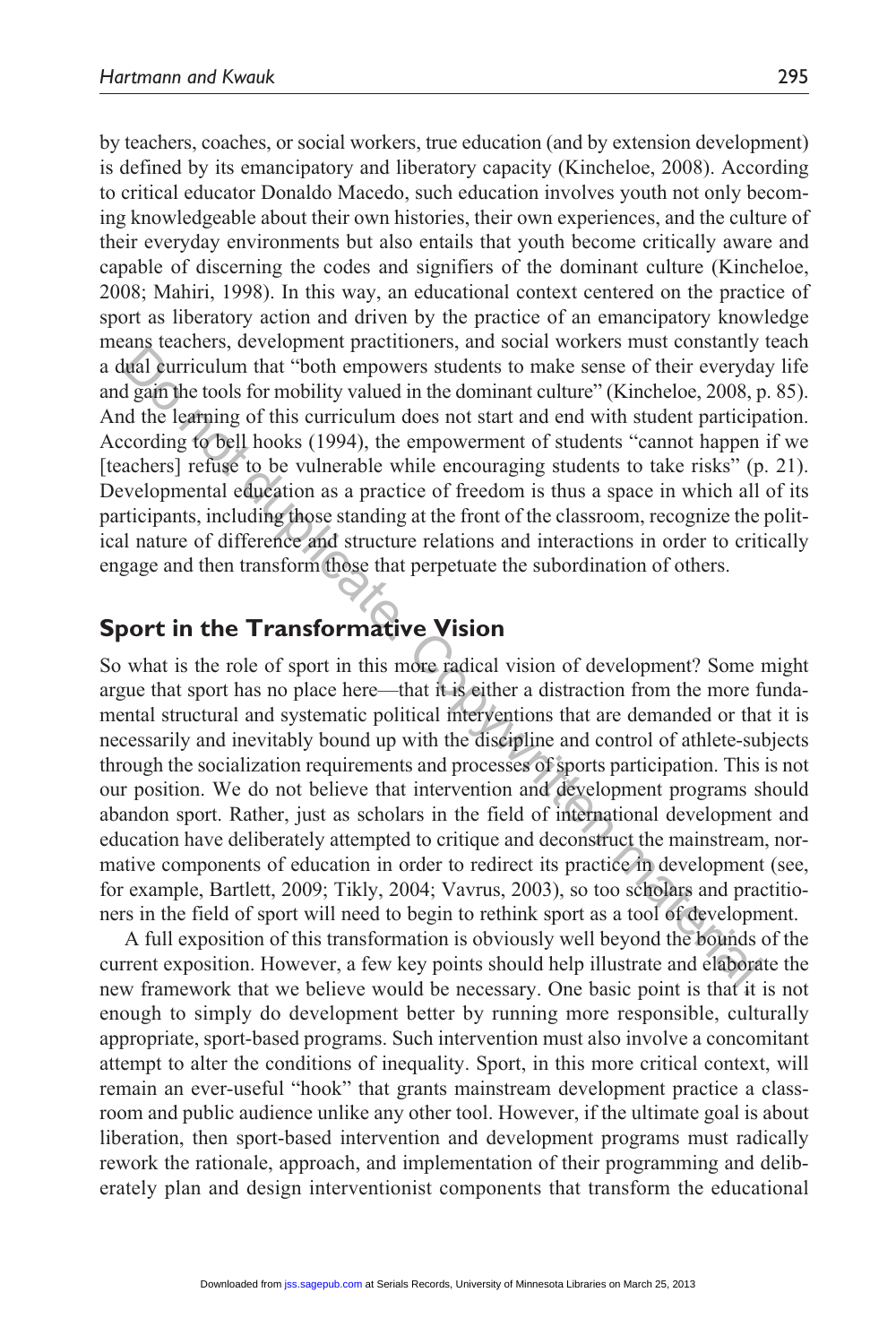space and experience of sport. The challenge, in short, is to harness the energies of sport and direct them toward this more radical vision of development and social change.

Practitioners and scholars interested in a more transformative development must begin interrogating the relations of power underlying sport-based interventions as well as their own assumptions about sport and development more generally. In doing so, we would begin to demonstrate and recognize that "sport and physical education are practices which are socially constructed within the culture in which they exist," and we begin to move toward an understanding of sport in development in which "any adequate account of [sport] must be grounded in an understanding of power, privilege, and dominance within society" (Sage, 1993, p. 153; see also Anderson, 2006). Furthermore, those who are running such interventions must work intentionally and dialogically with participants and others to create the sufficient conditions within sporting contexts in which conscientization and the struggle for liberation can occur. Sport-based outreach and intervention in this more radical mode must be directly connected with a much larger array of social change–oriented initiatives and programs. This goes back to our earlier points about the mechanisms by which sport can play a role in social intervention and change—not automatically or on its own but in combination with other programs and initiatives.

And there is a more specific and more substantive dimension of sport-based practice that we want to signal and elaborate here as well. It has to do with education and socialization. If sport theory has led us to understand the importance of sport as a hook, we must now attempt to understand the experiences of youth in these programs and whether and how sufficient conditions for their full participation in their development/ liberation/emancipation have been created. At present, officials often ignore the ways in which youth interpret and actively and creatively negotiate poverty and inequality as well as the ways in which their sport-based interventions actually commit symbolic acts of violence while reproducing conditions of marginalization (for examples of research that attempt to highlight the perspective of participants see Guest, 2009; Kay, 2009). Instead, youth participants should be seen as subjects who know and are enabled to act upon their world (Freire, 1970/2008; Mahiri, 1998). Sport by way of liberatory action is thus reconceptualized as a space of "physical" education that begins with the interests, knowledge, histories, identities, and experiences of marginalized youth and works toward developing their capacity to decode reality and the ability to distinguish between and "to deal with ways of seeing and being that are not their own" (Kincheloe, 2008, p. 85). From here, sport becomes a critical praxis in which marginalized youth can begin to act upon the world and to make their own futures. Also, development gets redefined as the transformation of society and the liberation of subjects who by existing in the world rather than merely living in the world are repositioned to challenge and change society (Freire, 1970/2008; Mahiri, 1998). began to move two marial understanding or spot in excluption in when<br>the plate account of [spor] must be grounded in an understanding of power, privildominance within society" (Sage, 1993, p. 153; see also Anderson, 20 do

Within this framework, education, mentorship, skills training, and intervention—or what Joe Kincheloe (2008) called "liberatory action"—become central, rather than the actual sport program itself, in the development of youth and communities. In this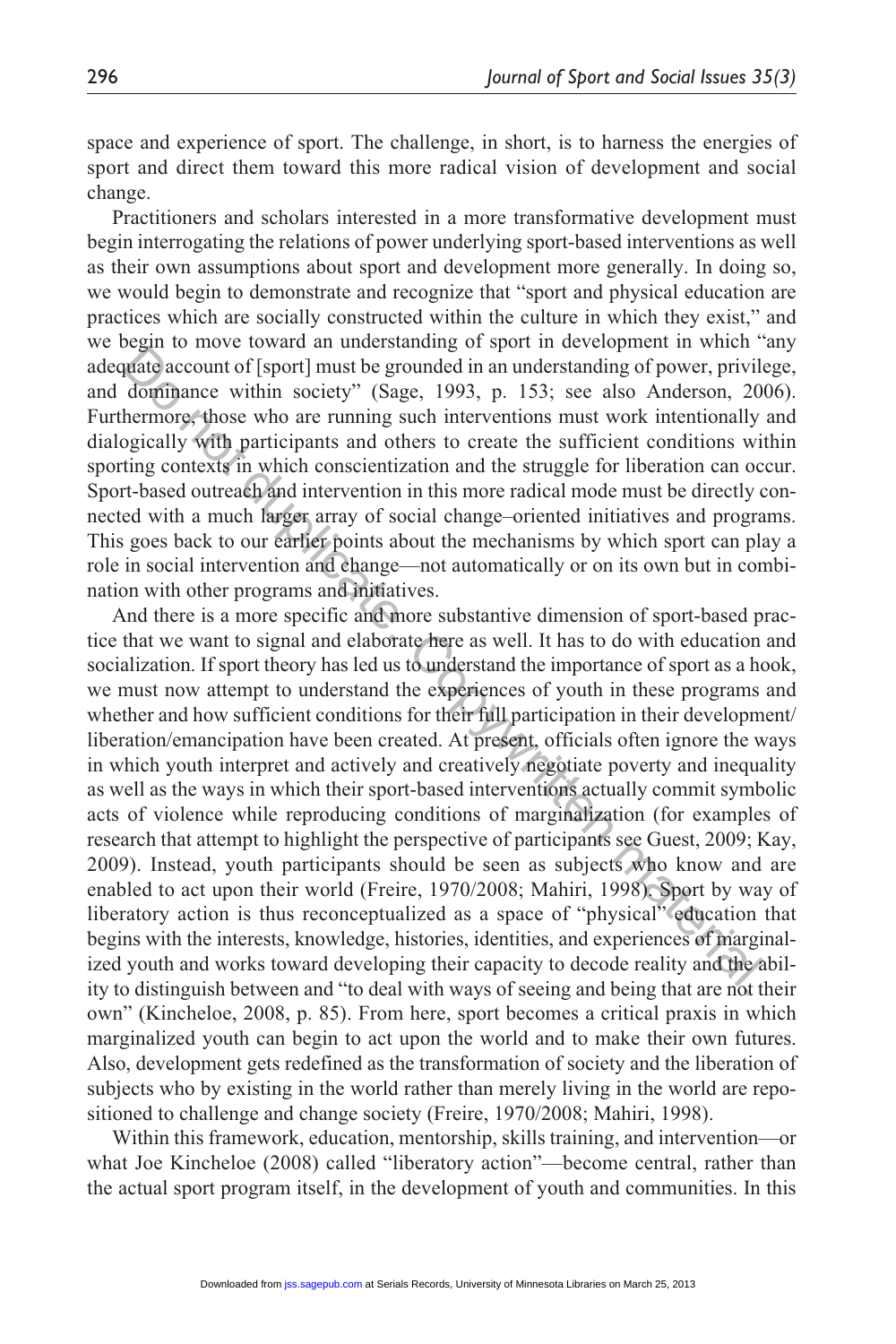sense, recruiting participants onto the court is only part of the deal; the other more crucial, challenging, and humbling part is to provide an educational program alongside and in the sport program that actively seeks to engage participants in a mutual process of grappling with power, inequality, and identity. Especially crucial to this model of sport as liberatory action is the changed culture and pedagogical practices of sportbased intervention and, in particular, the nature of the facilitator, mentor, and coach as well as his or her relationships with his or her youth participants. This is the final and perhaps most distinctive and radical dimension of the more radical vision of development through sport that we want to highlight.

Currently, many sport-based development and intervention initiatives carry three assumptions about the teacher-coach: (a) The teacher is the sole owner of knowledge and his or her role is to inculcate that knowledge to his or her students; (c) because that knowledge is universal, static, and neutral, it can be taught unproblematically and in fact transfers relatively easily; and (c) teaching is a matter of manipulating deposits of knowledge in ways that recalibrate the attitudes of students, reducing the practice of teaching to strategies in behavior modification (Fernández-Balboa, 1997; see also Kirk, 2006; Macdonald, 2002). Based upon these assumptions, identifying and training "good" coaches who embody the values and attitudes intended to be passed on to youth tends to be a top priority and goal for program implementation (see, for example, Fraser-Thomas, Côté, & Deakin, 2005). This model, however, not only reinforces a conservative model of social change in which the "right" coach teaches the "right" values youth need to better fit society; it also too easily slips into a disciplinary educational regime in which the coach, community organizer, or development worker subjects his or her gaze over marginalized youth as the expert policing those who are in need of reeducation (Blackshaw & Long, 2005). In among a sport and we want of my<br>integral sport for the ender on the ender of the ender that content and intervention initiatives carry<br>umptions about the teacher-coach: (a) The teacher is the sole owner of know<br>wowledg

Shifting the emphasis of sport-based intervention to a more radical conception of development suggests the coeducation of youth *and* coach, participant *and* program officer. Both programming staff and youth participants must cointentionally reflect on (a) how sport reproduces inequity, injustice, and marginality; (b) the location of sport in relation to the political, social, and economic arrangements of society; and (c) where their lives intersect both as products of the past and as agents of a transformed collective future (Kincheloe, 2008). In addition to critical reflection, there must also be opportunity for acting upon these reflections—a critical sport praxis grounded in retheorizing sport *and* development and in repracticing sport *for* development in ways directed toward struggling against and transforming extant realities of inequality. Infusing critical pedagogy in sport in development thus moves beyond simply devising "better" teaching and coaching practices and/or revising interventions to be more student centered and dialogical; it is about reconceptualizing the project in its entirety.

In summing up, let us make manifest that many sport-based development initiatives are undertaken with laudable ambitions, ideals, and objectives for social intervention and change. However, in current practice the assumptions underlying dominant conceptions of development color the lenses from which many sport-based intervention and development program officers approach their social-change endeavor. Such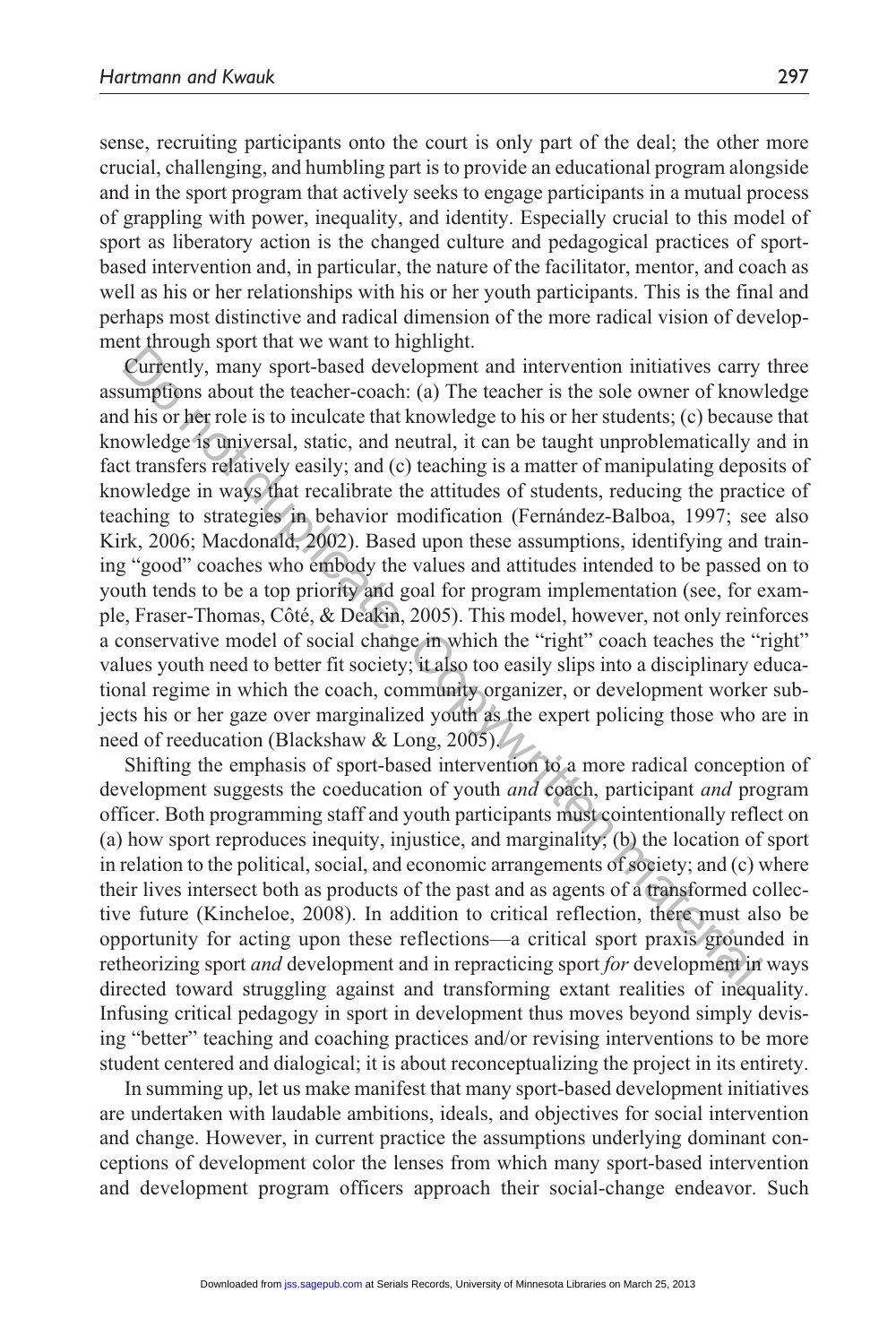sport-based interventions may be able to help marginalized communities do better in society, but they do little to change the institutions, policies, practices, and more fundamental conditions that have helped to produce and maintain the marginality of the oppressed. As a result, while existing structures and relations of power are (often unintentionally) reproduced, the majority of marginalized youth and young people continue to be subordinated and disempowered. If taken seriously, the critical framework developed in the latter half of this article would allow sport scholars, policy makers, and practitioners interested in more interventionist forms of development to shift from using sport to change the individual toward using sport to challenge the commonsense notions and relations of power.

#### **Conclusion**

There are, in the contemporary world, many different and not necessarily compatible ways to understand development and the role of sport therein. In this article we have distinguished two ideal types: a dominant vision wherein sport functions to socialize individuals into the existing order, maintain that order, and reproduce relations of power and inequality, and a more radical approach where sport is retheorized in its political engagement and educative practice to contribute to more fundamental, systemic changes in social life. It should be obvious where our political sympathies lie as well as how difficult and challenging we think it would be to move toward a more radical, transformative vision. But we also want to point out that one need not necessarily agree with our specific substantive views about social life, social inequality, and the need for more transformative change to benefit from our more general point: that if sport practitioners are to be serious about development, they need to figure out what they believe development should be and construct sport programs and education initiatives designed specifically to address these ideals and objectives. spectra controllations of power.<br>
Sign and relations of power.<br>
The contemporary world, many different and not necessarily comparison and relations of power.<br>
The contemporary world, many different and not necessarily comp

With this point in mind, there are two more points about the role of sport in development—or any kind of social intervention through sport, really—that we want to reiterate by way of conclusion. One is that sports programming and participation does not automatically and inevitably lead to prosocial outcomes and effects; these effects accrue only under the right or sufficient conditions, with appropriate resources, and with self-consciously designed and directed programming. The second point is that sport programming must be combined with other, nonsport programming and investment if broader developmental goals (whatever the specifics) are to be achieved. In other words, truly effective, sport-based, sport-oriented development will almost certainly be unable to achieve its effects on its own. Not to realize these two points is to both overestimate the social power of sport and to underestimate the depth, scale, and scope of the challenges of development, education, and intervention. And the failure to recognize these points in theory and in practice not only compromises the effectiveness of sport-based development (however conceived) but can actually undermine such initiatives and programming, producing outcomes and effects that are actually quite the opposite of those that were intended.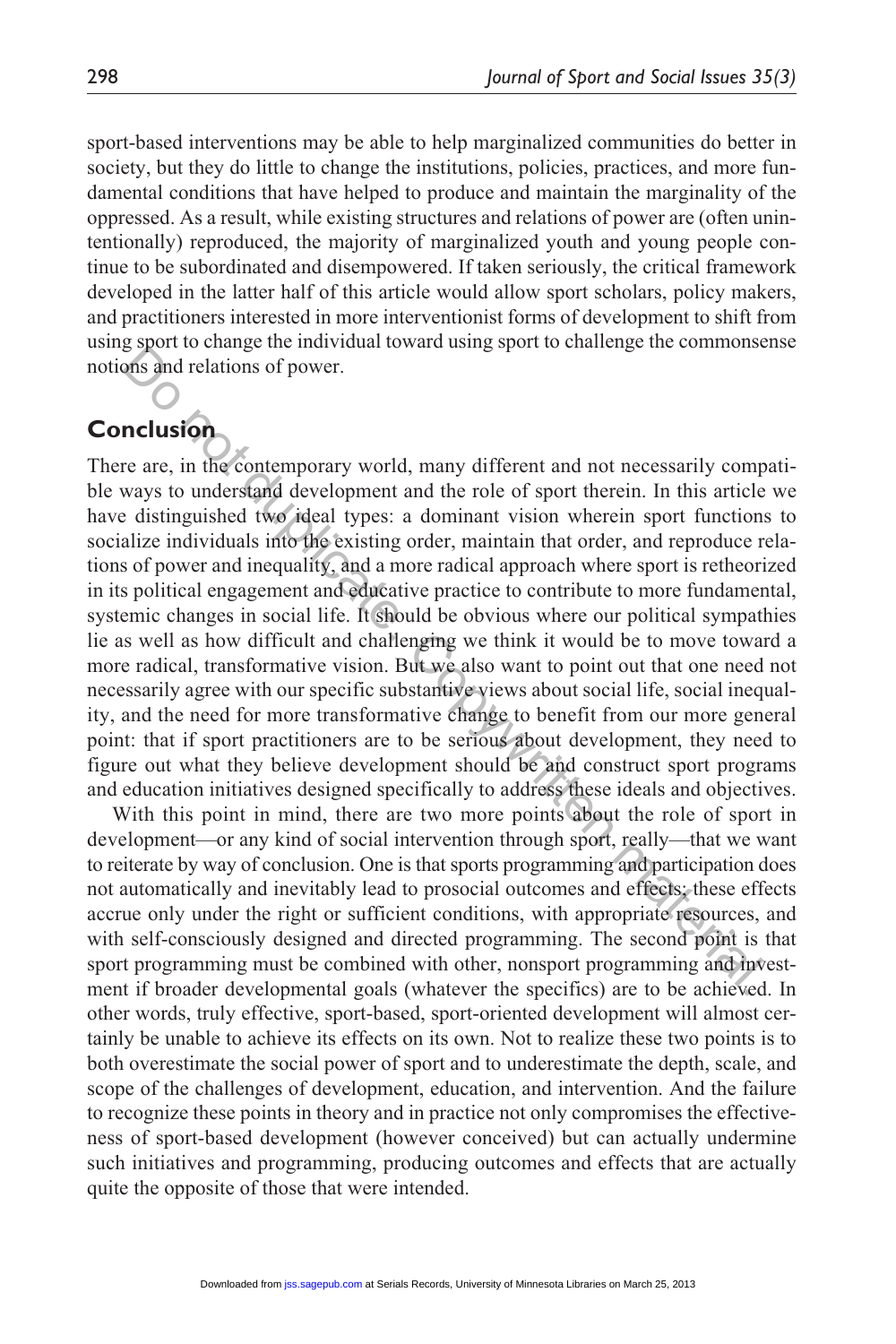#### **Declaration of Conflicting Interests**

The authors declared no potential conflicts of interest with respect to the research, authorship, and/or publication of this article.

#### **Funding**

The authors received no financial support for the research, authorship, and/or publication of this article.

### **Notes**

- 1. While Resolution 58/5 officially recognized sport as a tool to help nations achieve their economic, social, political, and health-related development goals (UN Inter-Agency Task Force on Sport for Development and Peace, 2003), sport had already been established as an international development practice since the 1960s and1970s experiencing increased momentum especially since the 1990s after the Commonwealth Heads of Government acknowledged the role of sport in development and after the creation of Olympic Aid in (see Dohrmann, 1991, 1993; Olympic Solidarity, 2006; Pound, 1992a, 1992b; Right to Play, n.d.; SDPIWG, 2008). **2685**<br>**Solution 58/5 officially recognized sport as a tool to help nations achieved corooning, social, political, and health-related development goals (UN Inter-Agency<br>Force on Sport for Development and Peace, 2003), spo**
- 2. Although the number of organizations has increased, Kidd (2008) reminds us that this number should be taken as a select sample of the total existing organizations, as many programs, like the United Nations Development Program's Kick out Poverty campaign (http:// www.kickoutpoverty.org/) or Nike's RED campaign (http://www.nike.com/ nikefootball/ red/home?locale=en\_US), have not made the official connection to the Platform, and many more grassroots programs have limited Internet capacities to support an online presence.
- 3. See *Harnessing the Power of Sport* (SDPIWG, 2008, pp. 11-12) for a table that illustrates how the United Nations views the role and contribution of sport to the achievement of each of the eight MDGs.
- 4. The lack of research is complicated by the tendency for impact studies and monitoring and evaluation strategies to operate with the goal of proving the success of sport-based development and intervention programs (Coalter, 2010; see also *Beyond Sport*, 2010; Doherty, 2011; Irvine, 2007).
- 5. We use the term "physical" education in quotation marks in order to distinguish this form of education from traditional *health education* classes that occur in classrooms with textbooks from which students (presumably) learn about subjects like hygiene, nutrition, or the reproductive cycle and to distinguish it from traditional *physical (fitness) education*—or P.E.—classes that usually occur in school gyms or on school sports fields and involve equipment and a predefined curriculum. The term *physical education* is meant to convey a more generic form of embodied education in which ideologies are *inscribed* and *ascribed* upon the body through physical practice.
- 6. Just to be clear here: There is nothing inherently wrong with the development of grassroots sports programs or elite-level competitive athletics. However, such initiatives and emphases have little or nothing to do with development in the larger, more social sense —which is how the term more generally understood and being used in this article.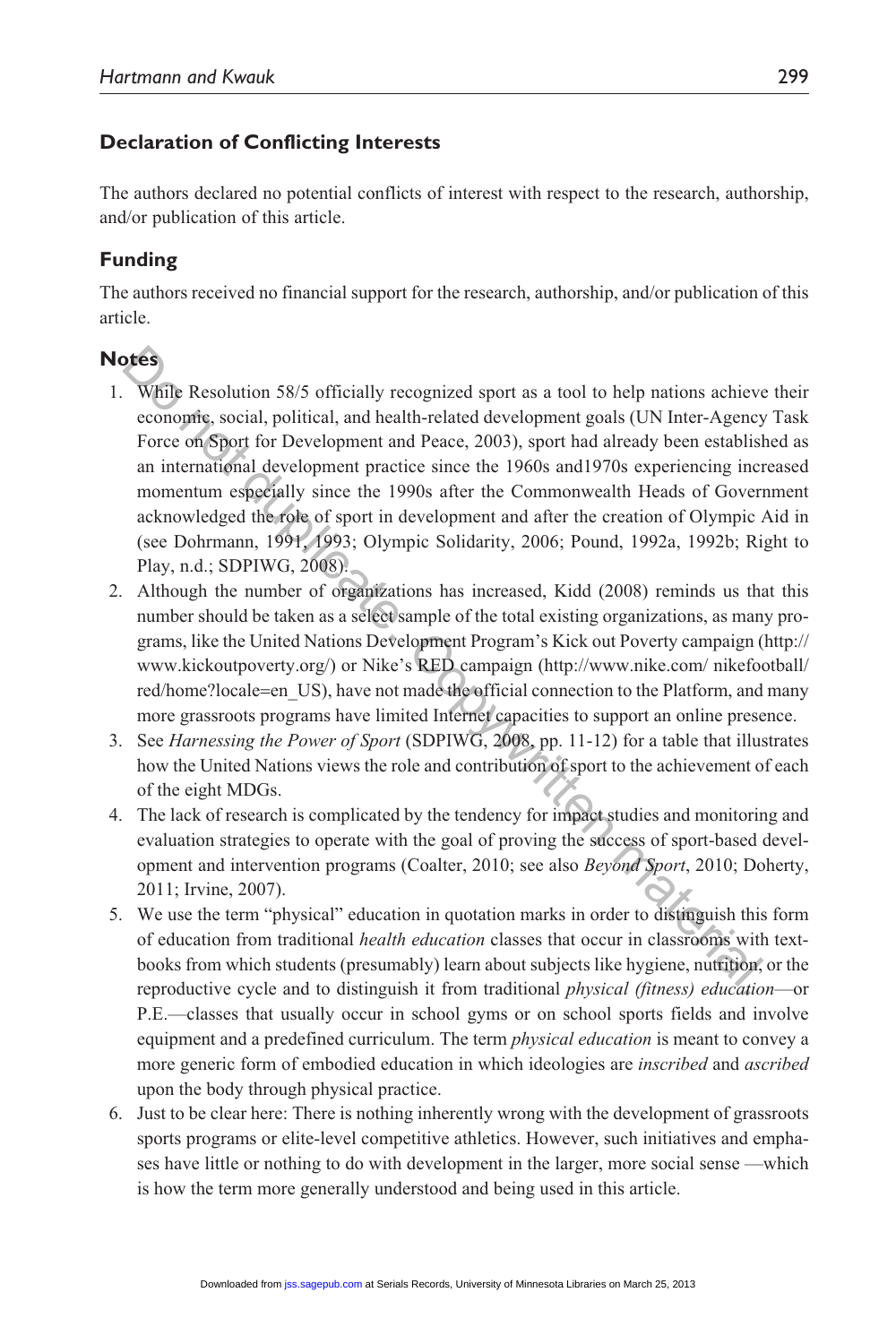- 7. Hartmann (2003) further suggests that there is a deep racial consensus underlying these two different approaches as well: one which assumes that it is poor, young men of color who are the primary threats to social order and thus primary targets of discipline and control.
- 8. Feinberg and Soltis define hidden curriculum as the "organizational features and routines of school life [or sport-based intervention] that provide the structure needed to develop the psychological dispositions appropriate for work and citizenship in an industrial society' (p. 21). This curriculum, however, works differently for different communities, subordinating marginalized groups through the legitimization and reproduction of the symbols and culture of dominant communities without having to resort to physical violence or obvert coercion (Feinberg & Soltis, 2004).
- 9. A more potent example comes from a program report of the Ishraq Program in Egypt in which sport became a platform in which young Muslim girls could "develop acceptance of their bodies," shed themselves of their traditional dress ("sometimes with pants underneath"), and "[don] track suits and sneakers for a few hours each week to play with their [female] peers and learn new sports and games" (Brady et al., 2007, p. 16).
- 10. It is important to acknowledge that sport has often been an important part of neocolonial processes (Giulianotti, 2004; Nicholls & Giles, 2007). Nicholls and Giles argued that "understanding the ways in which sport has been used as a form of assimilation and domination is necessary in order to create sport in development models that challenge, rather than re-inscribe, colonial legacies" (p. 64). This recognition is crucial for both domestic and international sport in development programs, as the risk of recolonization extends along multiple axes of identity, including race, gender, and indigeneity (see also Hokowhitu, 2008; Theokas, Danish, Hodge, Heke, & Forneris, 2008). many and metallication and the expansion of the symmatized with a spectration of the symmatize of dominant communities without having to resort to physical violent obverf(coercion (Feinberg & Soltis, 2004).<br>
Which sport b
- 11. While Giulianotti (2011) makes a point to note that sport in development officials are aware of criticism about being neocolonialistic, the notion that there are specific kinds of sports deemed legitimate to use within sport in development contexts (i.e., basketball and soccer) raises questions about cultural imperialism as well.
- 12. As with any buzzword, "participation" and "empowerment" must be carefully defined and theorized, as they can be easily co-opted into a benign methodology that legitimizes a neoliberalist agenda to train the disenfranchised and the disempowered in the logics of free markets (Cornwall & Brock, 2005; Crewe & Harrison, 1999; Rahnema, 1992; Sharma, 2008). Without a collective struggle to resist and transform power relations, these terms become beacons of a reproductive approach to development centered on self-help, selfregulation, and responsibilization.

#### **References**

- Anderson, E. (2006). Using the master's tools: Resisting colonization through colonial sports. *The International Journal of the History of Sports, 23*, 247-266.
- Bartlett, L. (2009). *The word and the world: The cultural politics of literacy in Brazil*. Cresskill, NJ: Hampton Pres.
- Beutler, I. (2008). Sport serving development and peace: Achieving the goals of the United Nations through sport. *Sport in Society, 11*, 359-369.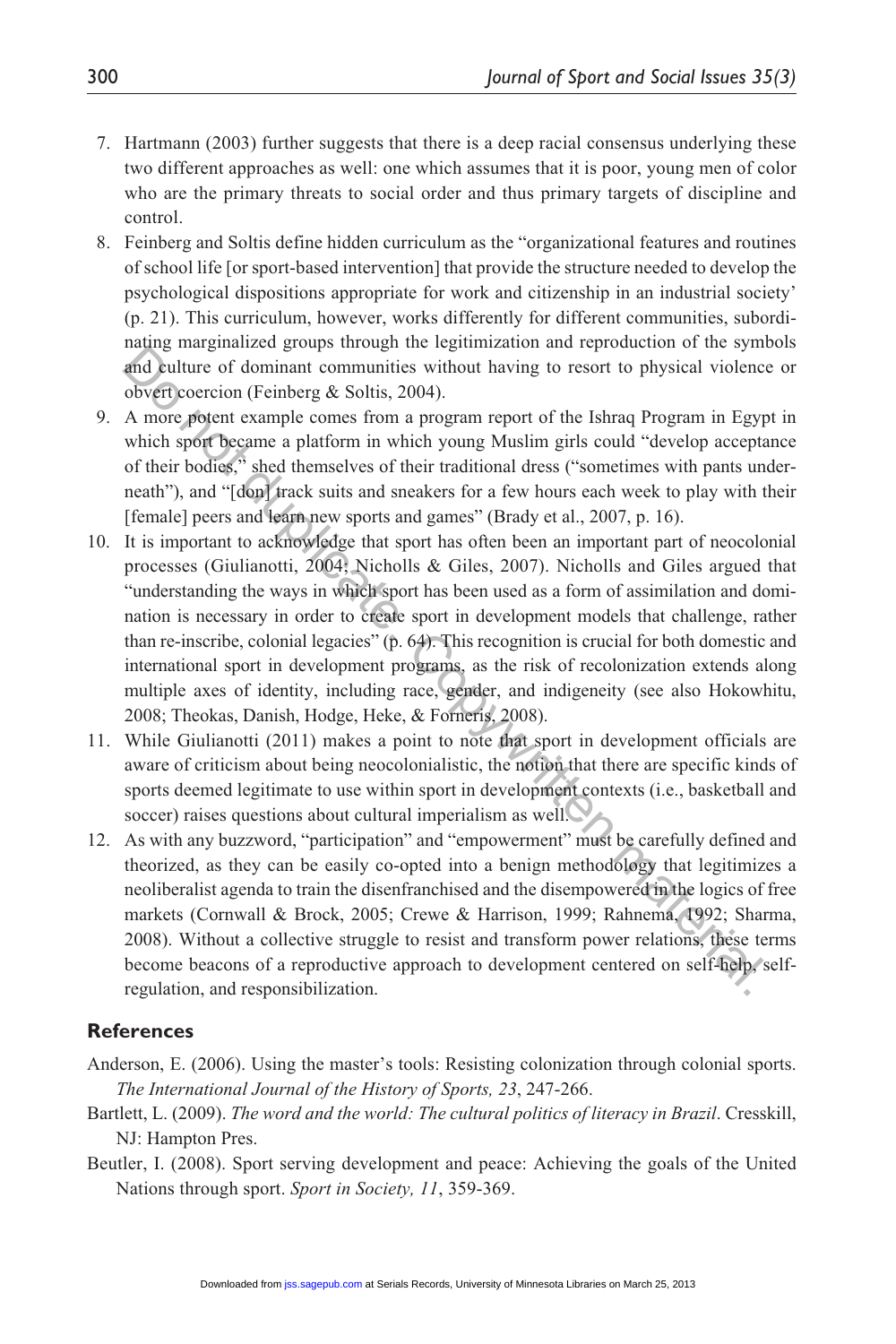- Beyond Sport. (2010). *Beyond Sport and KantarSport unveil research partnership* [Electronic]. Retrieved from http://www.beyondsport.org/mediacentre/press-release/view/1344
- Black, D. R. (2010). The ambiguities of development: Implications for "development through sport." *Sport in Society, 13*, 121-129.
- Blackshaw, T., & Long, J. (2005). What's the big idea? A critical exploration of the concept of social capital and its incorporation into leisure policy discourse. *Leisure Studies, 24*, 239-258.
- Bourdieu, P. (1978). Sport and social class. *Social Science Information, 17*, 819-840.
- Bourdieu, P. (1988). Program for a sociology of sport. *Sociology of Sport Journal, 5*, 153-161.
- Brady, M., Assaad, R., Ibrahim, B., Salem, A., Salem, R., & Zibani, N. (2007). *Providing new opportunities to adolescent girls in socially conservative settings: The Ishraq program in rural Upper Egypt*. New York, NY: Population Council.
- Brownell, S. (1995). *Training the body for China: Sports in the moral order of the People's Republic*. Chicago: University of Chicago Press.
- Clément, J. P. (1995) Contributions of the sociology of Pierre Bourdieu to the sociology of sport. *Sociology of Sport Journal, 12*, 147-157.
- Coakley, J. (2001). *Sport in society: Issues and controversies*. New York, NY: McGraw-Hill.
- Coakley, J. (2002). Using sports to control deviance and violence among youths: Let's be critical and cautious. In M. Gatz, M. A. Messner, & S. J. Ball-Rokeach (Eds.), *Paradoxes of youth and sport* (pp. 13-30). Albany: State University of New York Press. Sometime the booking that the system, it is the train, it, we have the controllation of oppertunities to adolescent girls in socially conservative settings: The Ishraq program ( $\frac{1}{2}$  (1995). Training the body for Chin
- Coakley, J. (in press). Youth sports: What counts as "positive development"? In R. J. Schinke & S. J. Hanrahan (Eds.), *Introduction to sport and development*. London: Routledge.
- Coalter, F. (2006). *Sport-in-development: A monitoring and evaluation manual*. Stirling, Scotland, UK: University of Stirling.
- Coalter, F. (2009). Sport-in-development: Accountability or development? In R. Levermore & A. Beacom (Eds.), *Sport and international development* (pp. 55-75). Hampshire, UK: Palgrave Macmillan.
- Coalter, F. (2010). The politics of sport-for-development. Limited focus programmes and broad gauge problems? *International Review for the Sociology of Sport, 45*, 295-314.
- Cooper, F., & Packard, R. (1997). Introduction. In F. Cooper & R. Packard (Eds.), *International development and the social sciences: Essays on the history and politics of knowledge* (pp. 1-41). Berkeley: University of California Press.
- Cornwall, A., & Brock, K. (2005). What do buzzwords do for development policy? A critical look at "participation," "empowerment" and "poverty reduction." *Third World Quarterly, 26*, 1043-160.
- Crewe, E., & Harrison, E. (1998). *Whose development? An ethnography of aid*. London: Zed Books.
- Darnell, S. C. (2007). Playing with race: Right to play and the production of whiteness in "Development through Sport." *Sport in Society, 10*, 560-579.
- Darnell, S. C. (2010a). Power, politics and "sport for development and peace": Investigating the utility of sport for international development. *Sociology of Sport Journal, 27*, 54-75.
- Darnell, S. C. (2010b). Sport, race, and bio-politics: Encounters with difference in "sport for development and peace" internships. *Journal of Sport and Social Issues*, *34*, 396-417.
- Defrance, J. (1995). The anthropological sociology of Pierre Bourdieu: Genesis, concepts, relevance. *Sociology of Sport Journal, 12*, 121-131.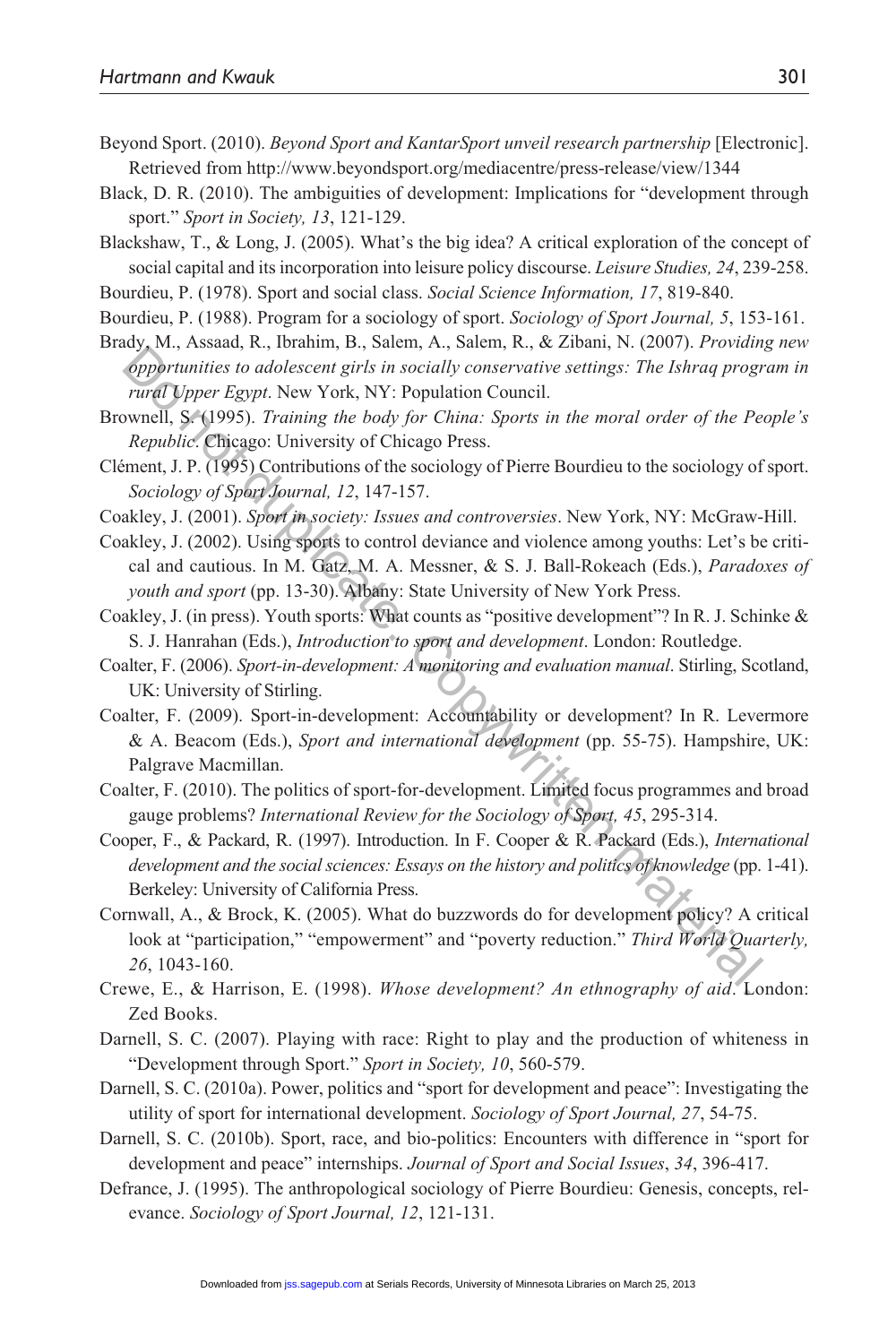- Doherty, C. (2011, March 11). *Measuring the impact of sports on youth development*. Retrieved from http://www.sportanddev.org/?2802/Measuring-the-Impact-of-Sports-on-Youth-Development.
- Dohrmann, R. H. (1991). Making international sports aid work. *Olympic Review, 279*, 22-27.

Dohrmann, R. H. (1993). Sport for development. *Olympic Review, 314*, 588-591.

- Dovey, K. (1993). Sport as a site of transformative non-formal education: A South African action research project. *International Journal of Educational Development, 13*, 359-371.
- Escobar, A. (1995). *Encountering development: The making and unmaking of the Third World*. Princeton, NJ: Princeton University Press.
- Esteva, G. (1992). Development. In W. Sachs (Ed.), *The development dictionary: A guide to knowledge as power* (pp. 6-25). London: Zed Books.
- Fahlberg, L., & Fahlberg, L. (1997). Health, freedom, and human movement in the postmodern era. In J. Fernández-Balboa (Ed.), *Critical postmodernism in human movement, physical education, and sport* (pp. 65-86). Albany: State University of New York Press.
- Feinberg, W., & Soltis, J. S. (2004). *School and society* (4th ed.). New York, NY: Teachers College Press.
- Fernández-Balboa, J. (1997). Physical education teacher preparation in the postmodern era: Toward a critical pedagogy. In J. Fernández-Balboa (Ed.), *Critical postmodernism in human movement, physical education, and sport* (pp. 121-138). Albany: State University of New York Press. Let  $D_{2D}$ ,  $D_{2D}$ ,  $D_{2D}$ ,  $D_{2D}$ ,  $D_{2D}$ ,  $D_{2D}$ ,  $D_{2D}$ ,  $D_{2D}$ ,  $D_{2D}$ ,  $D_{2D}$ ,  $D_{2D}$ ,  $D_{2D}$ ,  $D_{2D}$ ,  $D_{2D}$ ,  $D_{2D}$ ,  $D_{2D}$ ,  $D_{2D}$ ,  $D_{2D}$ ,  $D_{2D}$ ,  $D_{2D}$ ,  $D_{2D}$ ,  $D_{2D}$ ,  $D_{2D}$ ,  $D_{2D}$ ,
- Finnemore, M. (1997). Redefining development at the World Bank. In F. Cooper & R. Packard (Eds.), *International development and the social sciences: Essays on the history and politics of knowledge* (pp. 203-227). Berkeley: University of California Press.
- Foster, R. J. (2006). From Trobriand cricket to rugby nation: The mission of sport in Papua New Guinea. *International Journal of the History of Sport, 23*, 739-758.
- Foucault, M. (1978). *The history of sexuality*. New York, NY: Pantheon.
- Fraser-Thomas, J. L., Côté, J., & Deakin, J. (2005). Youth sport programs: An avenue to foster positive youth development. *Physical Education and Sport Pedagogy, 10*, 19-40.
- Freire, P. (2008). *Pedagogy of the oppressed* (30th anniversary ed.). New York, NY: Continuum. Original work published 1970
- Giroux, H. A. (2010, January 3). Rethinking education as the practice of freedom: Paulo Freire and the promise of critical pedagogy. *truthout* [online]. Retrieved from http//www.truth-out .org/10309\_Giroux\_Freire
- Giulianotti, R. (2004). Human rights, globalization and sentimental education: The case of sport. *Sport in Society, 7*, 355-369.
- Giulianotti, R. (2011). Sport, transnational peacemaking, and global civil society: Exploring the reflective discourse of "sport, development, and peace" project officials. *Journal of Sport and Social Issues, 35*, 50-71.
- Guest, A. (2005). Thinking both critically and positively about development through sport. *Sport and Development International Bulletin*, *4/5*, 1-5. Retrieved from http://www.sportanddev .org/toolkit/manuals\_and\_tools/?1979
- Guest, A. (2009). The diffusion of development-through-sport: Analysing the history and practice of the Olympic Movement's grassroots outreach to Africa. *Sport in Society, 12*, 1336-1352.
- Hartmann, D. (2001). "Notes on midnight basketball and the cultural politics of recreation, race, and at-risk urban youth." *Journal of Sport and Social Issues, 25*, 339-372.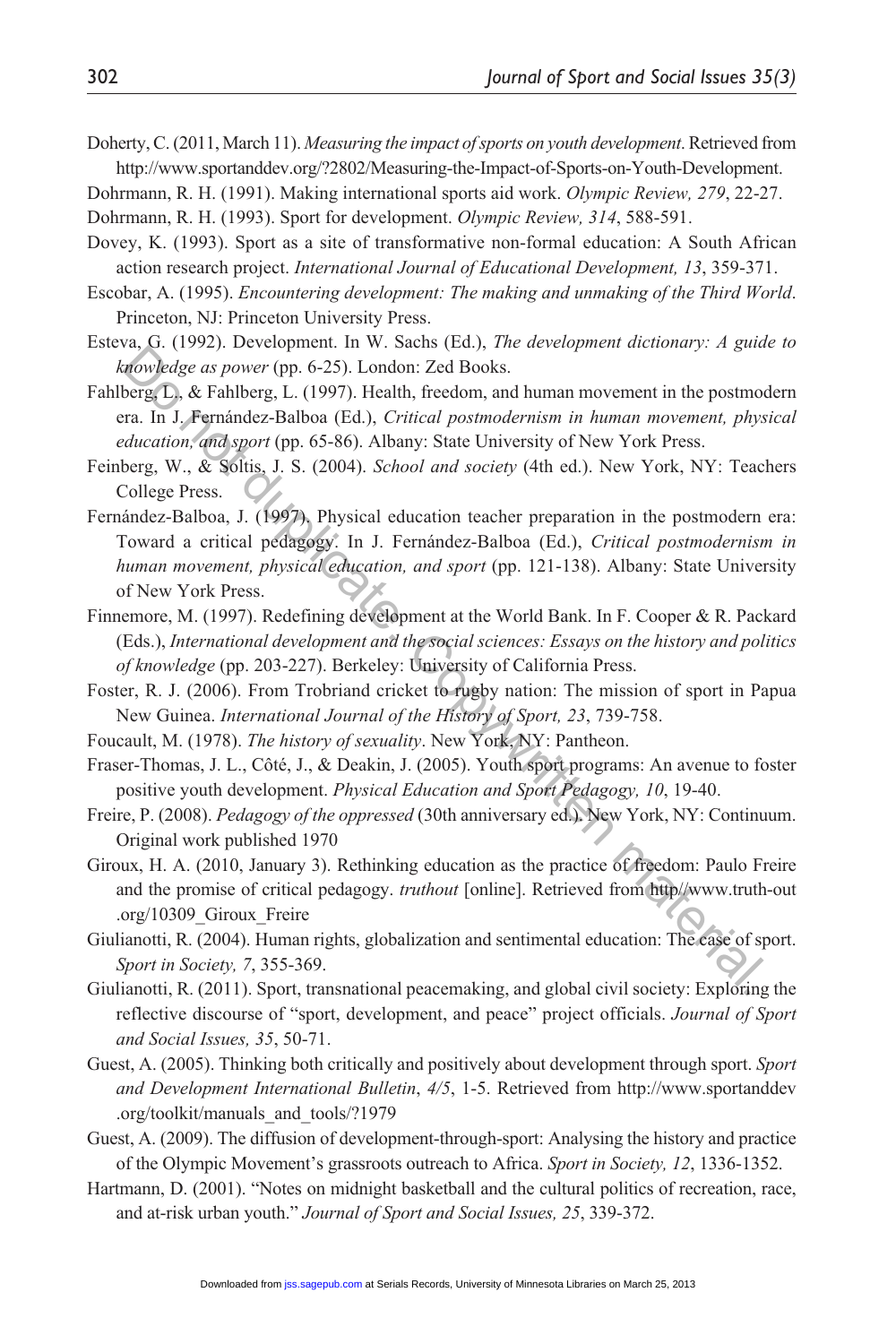- Hartmann, D. (2003). Theorizing sport as social intervention: A view from the grassroots. *Quest, 55*, 118-140.
- Hartmann, D. (2008). *High school sports participation and educational attainment: Recognizing, assessing, and utilizing the relationship*. Los Angeles: LA84 Foundation.
- Hartmann, D. (2011). Rethinking community-based crime prevention through sports. In R. J. Schinke & S. J. Hanrahan (Eds.), *Sport for Development, Peace, and Social Justice*. Morgantown, WV: Fitness Information Technology.
- Hartmann, D. (in press). Beyond the sporting boundary: The racial significance of sport through midnight basketball. *Ethnic and Racial Studies*.
- Hartmann, D., & Wheelock, D. (2002). Sport as prevention? Minneapolis' experiment with latenight basketball. *CURA Reporter*, *32*, 13-17.
- Harvey, D. (2005). *A brief history of neoliberalism*. Oxford, UK: Oxford University Press.
- Heywood, L. (2007). Producing girls: Empire, sport, and the neoliberal body. In J. Hargreaves & P. Vertinsky (Eds.), *Physical culture, power, and the body* (pp. 101-119). London: Routledge.
- Hokowhitu, B. (2008). Authenticating Maori physicality: Translations of "games" and "pastimes" by early travelers and missionaries to New Zealand. *International Journal of the History of Sport, 25*, 1355-1373. manne basecom. *Limita instanta.* There are not have the mattern of the Regional Schement Minimaln, D., & Wheelock, D. (2002). Sport as prevention? Minneapolis' experiment with might basketball. *CURA Reporter*, 32, 13-17
- Holt, N. L., & Sehn, Z. L. (2008). Processes associated with positive youth development and participation in competitive youth sport. In N. L. Holt (Ed.), *Positive youth development through sport* (pp. 24-33). London: Routledge.
- hooks, b. (1994). *Teaching to transgress: Education as the practice of freedom*. New York, NY: Routledge.
- Irvine, M. (2007, May 22). *UK Sport and Comic Relief join forces in international development*. Retrieved from http://www.uksport.gov.uk/news/uk\_sport\_and\_comic\_relief\_to\_/
- Kay, T. (2009). Developing through sport: Evidencing sport impacts on young people. *Sport in Society, 12*, 1177-1191.
- Kay, T., & Bradbury, S. (2009). Youth sport volunteering: Developing social capital? *Sport, Education & Society, 14*, 121-140.
- Kidd, B. (2008). A new social movement: Sport for development and peace. *Sport in Society*, *11,* 370-380.
- Kincheloe, J. L. (2008). *Critical pedagogy primer* (2nd ed.). New York, NY: Peter Lang.
- Kirk, D. (2006). Sport education, critical pedagogy, and learning theory: Toward an intrinsic justification for physical education and youth sport. *Quest, 58*, 255-264.
- Levermore, R. (2008). Sport: A new engine of development? *Progress in Development Studies, 8*, 183-190.
- Levermore, R., & Beacom, A. (2009a). Sport and development: Mapping the field. In R. Levermore & A. Beacom (Eds.), *Sport and international development* (pp. 1-25). Hampshire, UK: Palgrave Macmillan.
- Levermore, R., & Beacom, A. (2009b). Opportunities, limitations, questions. In R. Levermore & A. Beacom (Eds.), *Sport and international development* (pp. 246-268). Hampshire, UK: Palgrave Macmillan.
- MacAloon, J. (1995). Interval training. In S. L. Foster (Ed.), *Choreographing history* (pp. 32-53). Bloomington: Indiana University Press.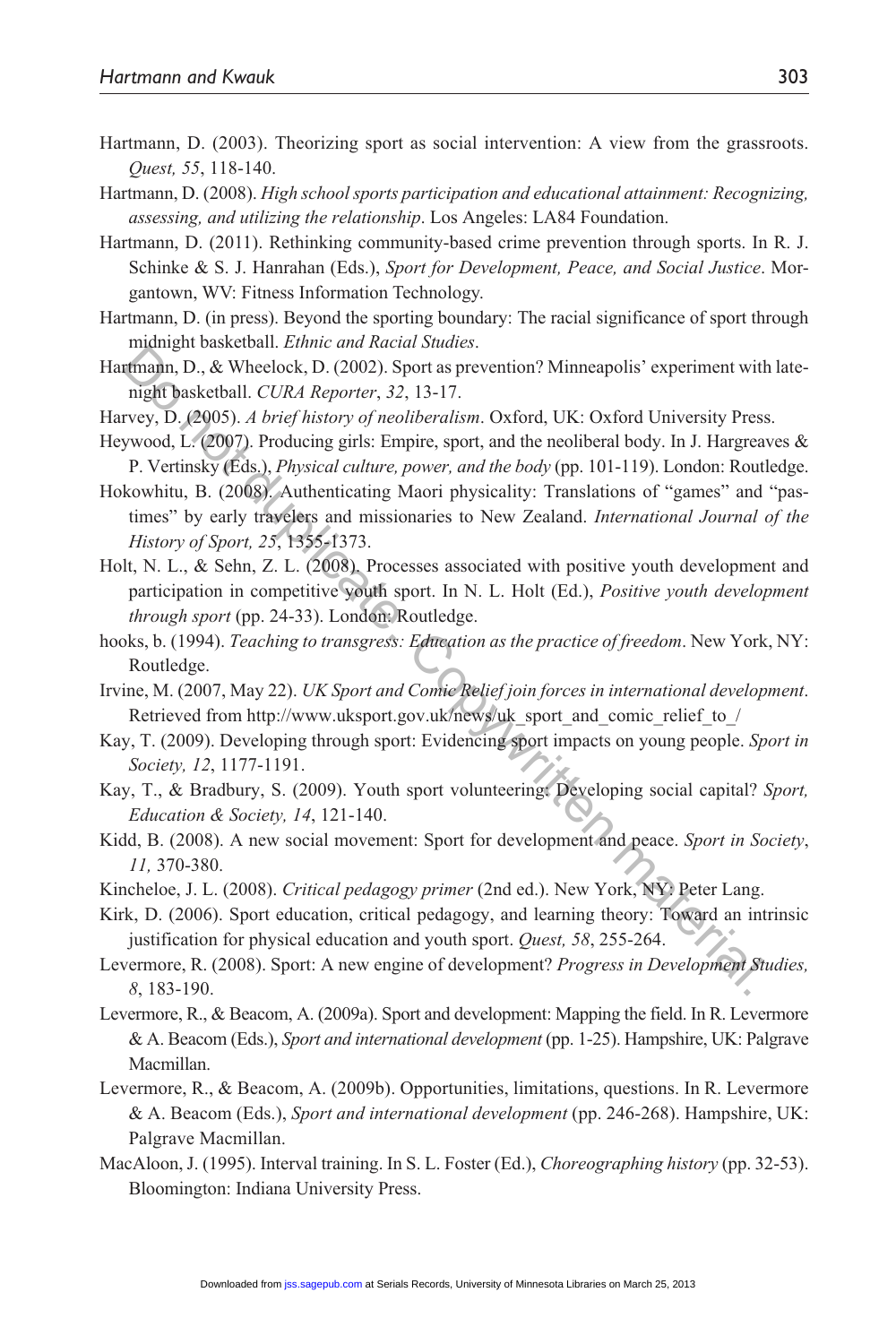- Macdonald, D. (2002). Critical pedagogy: What might it look like and why does it matter? In A. Laker (Ed.), *The sociology of sport and physical education: An introductory reader* (pp. 167-189). London: Routledge.
- Mahiri, J. (1998). *Shooting for excellence: African American and youth culture in new century schools*. New York, NY: Teachers College Press.
- McLaren, P., & Farahmandpur, R. (2005). *Teaching against global capitalism and the new imperialism: A critical pedagogy*. Lanham, MD: Rowman & Littlefield.
- McMichael, P. (2004). *Development and social change: A global perspective* (3rd ed.). Thousand Oaks, CA: Pine Forge Press.
- Newman, J. I., & Giardina, M. D. (2010). Neoliberalism's last lap? NASCAR nation and the cultural politics of sport. *American Behavioral Scientist, 53*, 1511-1529.
- Nicholls, S., & Giles, A. R. (2007). Sport as a tool for HIV-AIDS Education: A potential catalyst for change. *Pimatisiwin, 5*(1), 51-86.
- Olympic Solidarity. (2006). *Olympic solidarity: Creation and development*. Retrieved from http://www.olympic.org/Documents/Reports/EN/en\_report\_1072.pdf.
- Peet, R. (1999). *Theories of development*. New York, NY: Guilford.
- Perkins, D., Madsen, K., & Wechsler, C. (n.d.). *Sports-based youth development fact sheet*. Retrieved from http://laurieherschman.com/Up2UsFactSheet1.pdf
- Pitter, R., & Andrews, D. L. (1997). Serving America's underserved youth: Reflections on sport and recreation in an emerging social problems industry. *Quest, 49*, 85-99.
- Pound, R. (1992a). Sport development assistance: A challenge for the 1990s. *Olympic Review, 296*, 301-307.
- Pound, R. (1992b). Sport assistance: Development assistance. *Olympic Review*, *297&298*, 367-376.
- Rahnema, M. (1992). Participation. In W. Sachs (Ed.), *The development dictionary: A guide to knowledge as power* (pp. 116-131). London: Zed Books.
- Rahnema, M. (1997). Towards post-development: Searching for signposts, a new language and new paradigms. In M. Rahnema & V. Bawtree (Eds.), *The post-development reader* (pp. 377-403). London: Zed Books. **EVALUATIFY 10.13** The Viesure Coupline Singler is 1 and 2 MSCAR nation and<br>
Then, D.I., & Giardina, M. D. (2010). Neoliberalism's last lap? NASCAR nation and<br>
ultural politics of sport. *American Behavioral Scientist, 53*
- Rahnema, M., & Bawtree, V. (Eds.). (1997). *The post-development reader*. London: Zed Books.

Right to Play International. (n.d.). *The history of Right to Play*. Retrieved from http://www.righttoplay.com/International/news-and-media/Documents/Press%20Kit%20PDFs/History%20 of%20RTP%20-%20June%202009.pdf.

- Right to Play International. (2008). *Results: Progress report*. Toronto, Ontario, Canada: Author.
- Rose, N. (1999). *Power of freedom: Reframing political thought*. Cambridge, UK: Cambridge University Press.
- Rose, N. (2000). Government and control. *British Journal of Criminology, 40*, 321-339.
- Sachs, W. (Ed.). (1992). *The development dictionary: A guide to knowledge as power*. London: Zed Books.
- Sachs, J. (2005). *The end of poverty: Economic possibilities for our time*. New York, NY: Penguin.
- Sage, G. H. (1993). Sport and physical education and the New World Order: Dare we be agents of social change? *Quest, 45*, 151-164.
- Sen, A. (1999). *Development as freedom*. New York: Alfred A. Knopf.